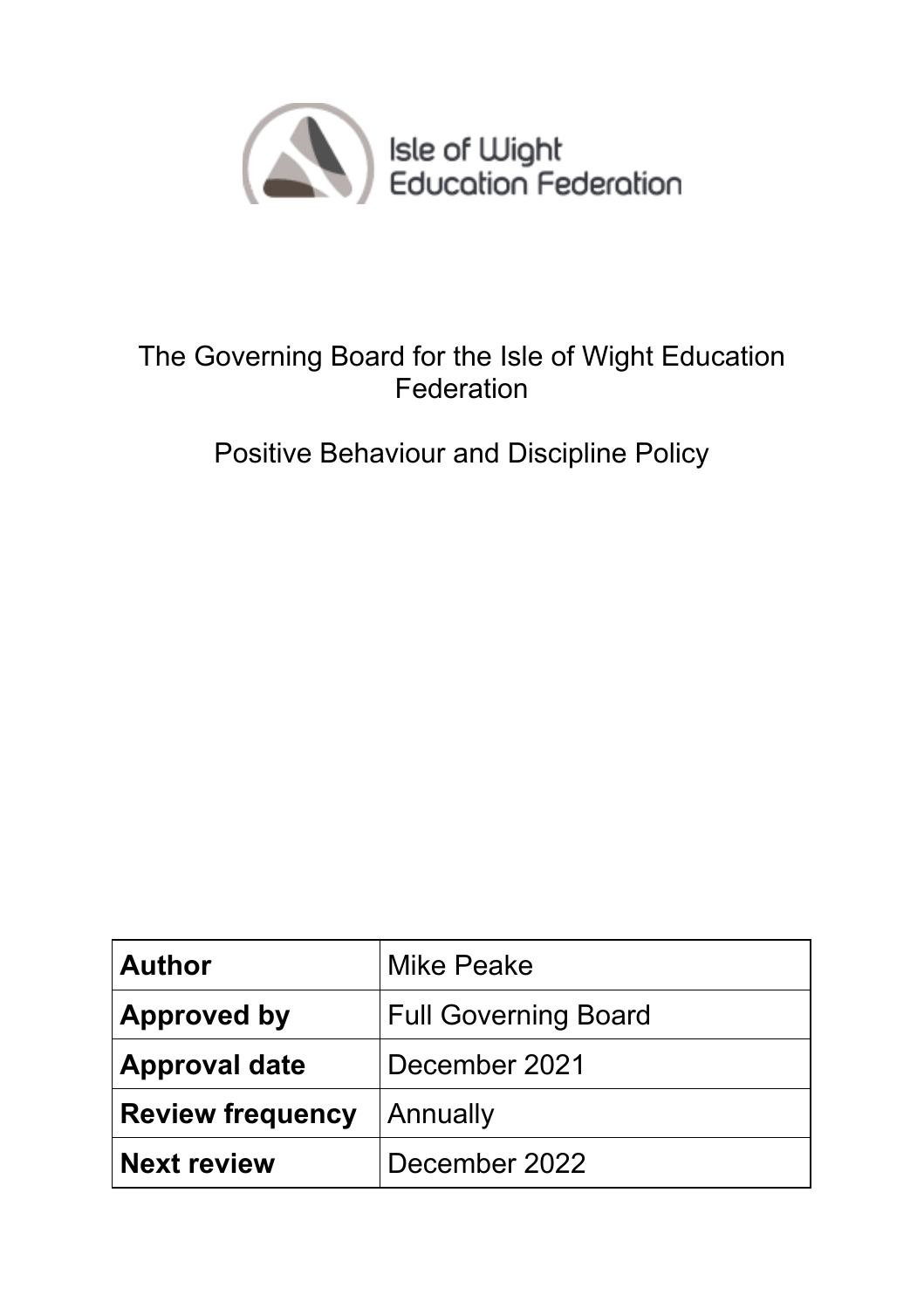#### Document information

| Title:                  | Positive Behaviour and Discipline Policy |
|-------------------------|------------------------------------------|
| <b>Current version:</b> | V1.1                                     |
| Author:                 | Mike Peake and Michelle Barnes           |
| <b>Consultation:</b>    |                                          |
| <b>Approved by:</b>     |                                          |
| <b>Approval date:</b>   |                                          |
| <b>Review:</b>          | Annually                                 |
| Frequency:              |                                          |

**Next review:**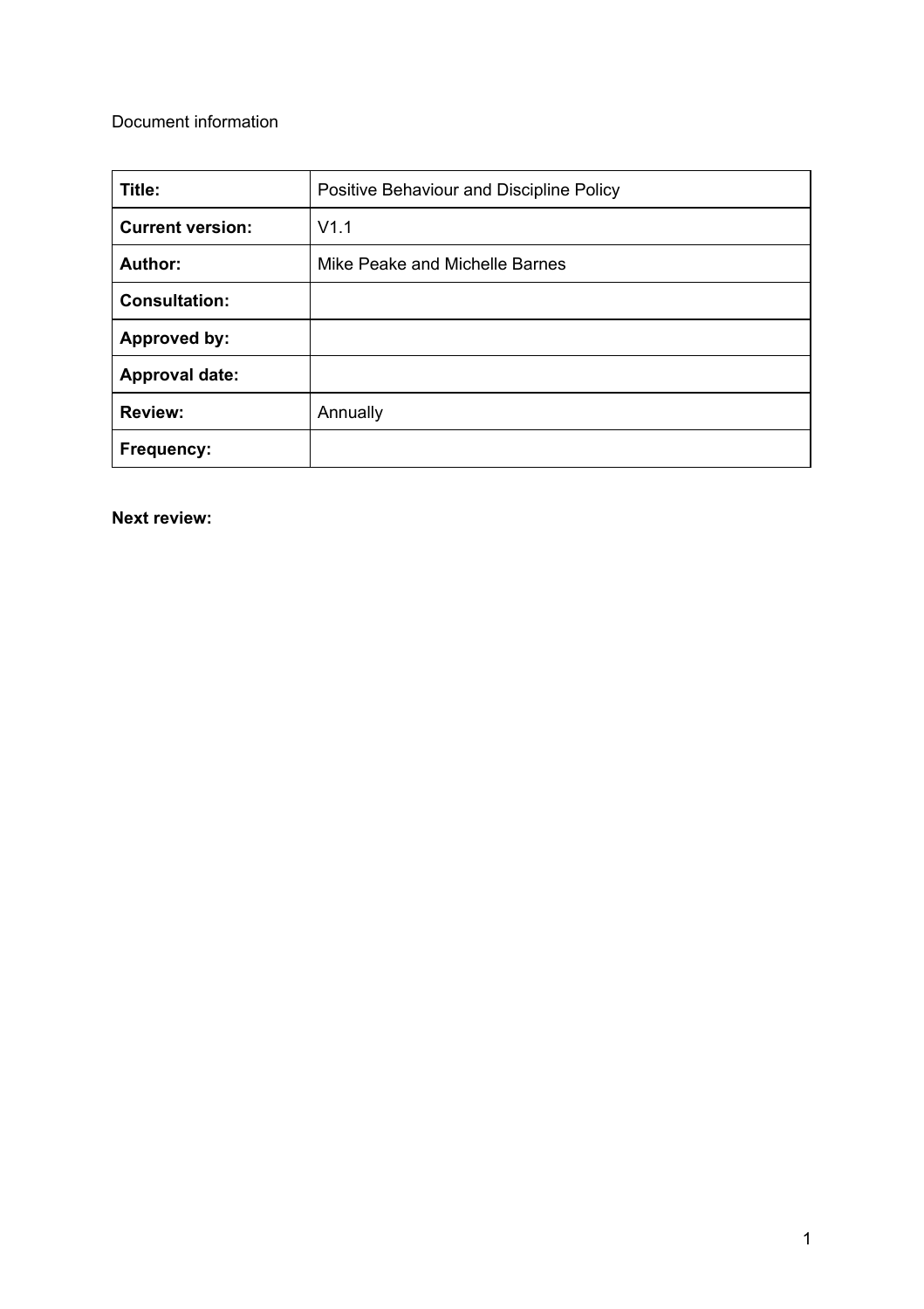The Governing Board has agreed the following behaviour principles. In these principles the term adults refers to parents, carers, staff, volunteers and visitors to the school and the term young people refers to pupils, VI Form students and visitors under the age of 18.

- All young people and adults understand that they have the right to feel safe, valued and respected and learn free from the disruption of others
- All young people and adults are free from any form of discrimination.
- Everyone sets an excellent example to all at all times
- The behaviour policy is applied consistently by staff, including the use of rewards and sanctions
- The behaviour policy is understood by all
- Exclusions will only be used as a last resort
- Everyone is expected to take responsibility for their actions
- There is close communications between school and parents and carers to promote good relationships

The Governing Board also emphasises that violence or threatening behaviour will not be tolerated in any circumstances.

This written statement of behaviour principles is reviewed and approved by the Full Governing Board annually.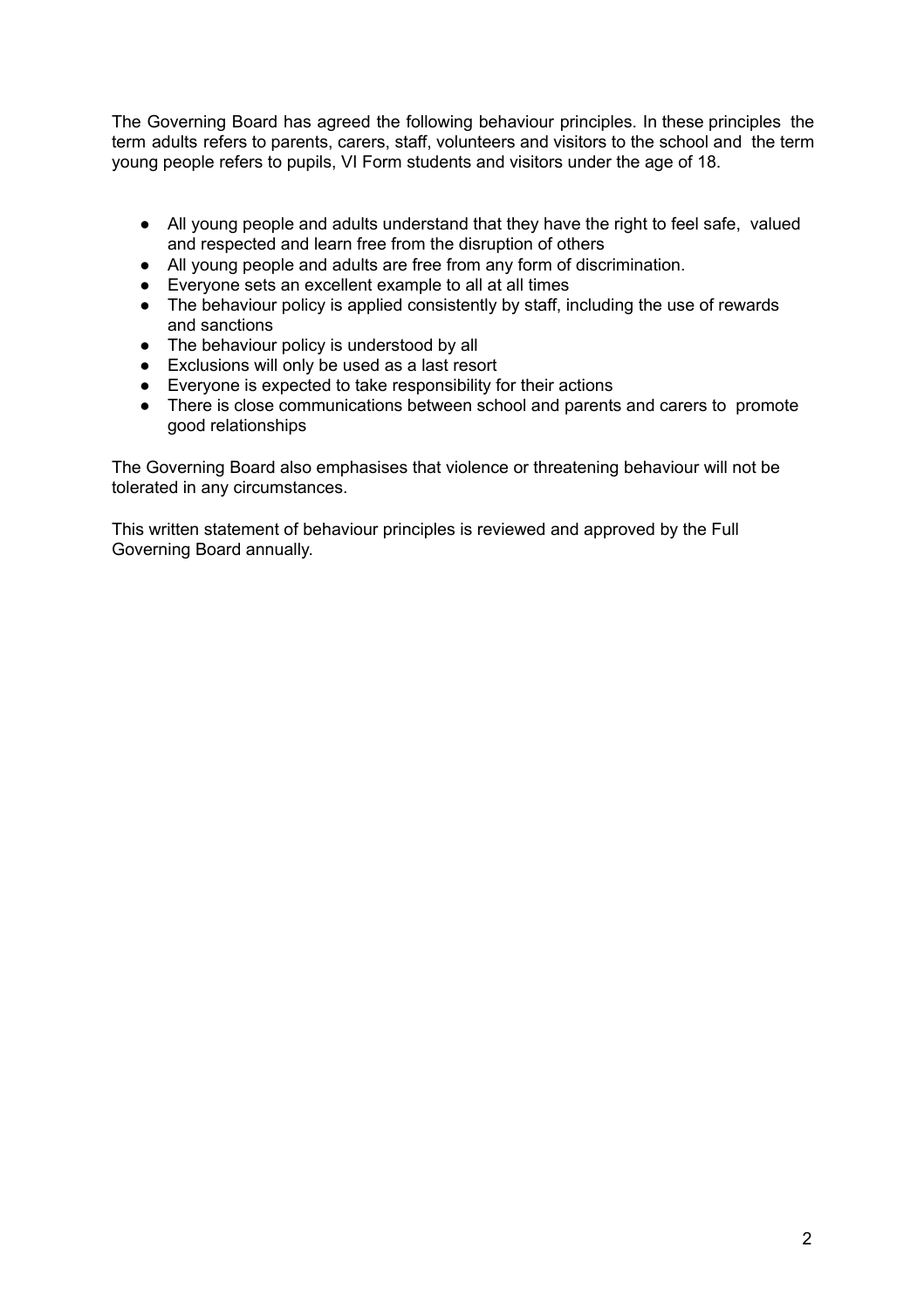#### **Contents Page**

| Introduction                               | 4  |
|--------------------------------------------|----|
| Aims                                       | 5  |
| <b>Promoting Positive Behaviour</b>        | 6  |
| <b>Taking Appropriate Action</b>           | 9  |
| <b>Behaviour Management Stages</b>         | 12 |
| <b>Removing Students from Lessons</b>      | 15 |
| Screening and Searching Students           | 15 |
| Reasonable Force                           | 15 |
| <b>Malicious Accusations Against Staff</b> | 16 |
| Anti-Bullying                              | 16 |
| <b>Online Safety</b>                       | 16 |
| School Uniform and Personal Belongings     | 16 |
| <b>Pastoral System</b>                     | 17 |

Appendix APPENDIX 1 REWARDS APPENDIX 2 CLASSROOM ROUTINES APPENDIX 3 PASTORAL SUPPORT PLAN APPENDIX 4 ROLE OF THE FORM TUTOR APPENDIX 5 CONSEQUENCE LADDER APPENDIX 6 MONITORING BEHAVIOUR APPENDIX 7 REFERAL ROOM EXPECTATIONS APPENDIX 8 FEDERATION INCLUSION ROOM EXPECTATIONS APPENDIX 9 UNIFORM POLICY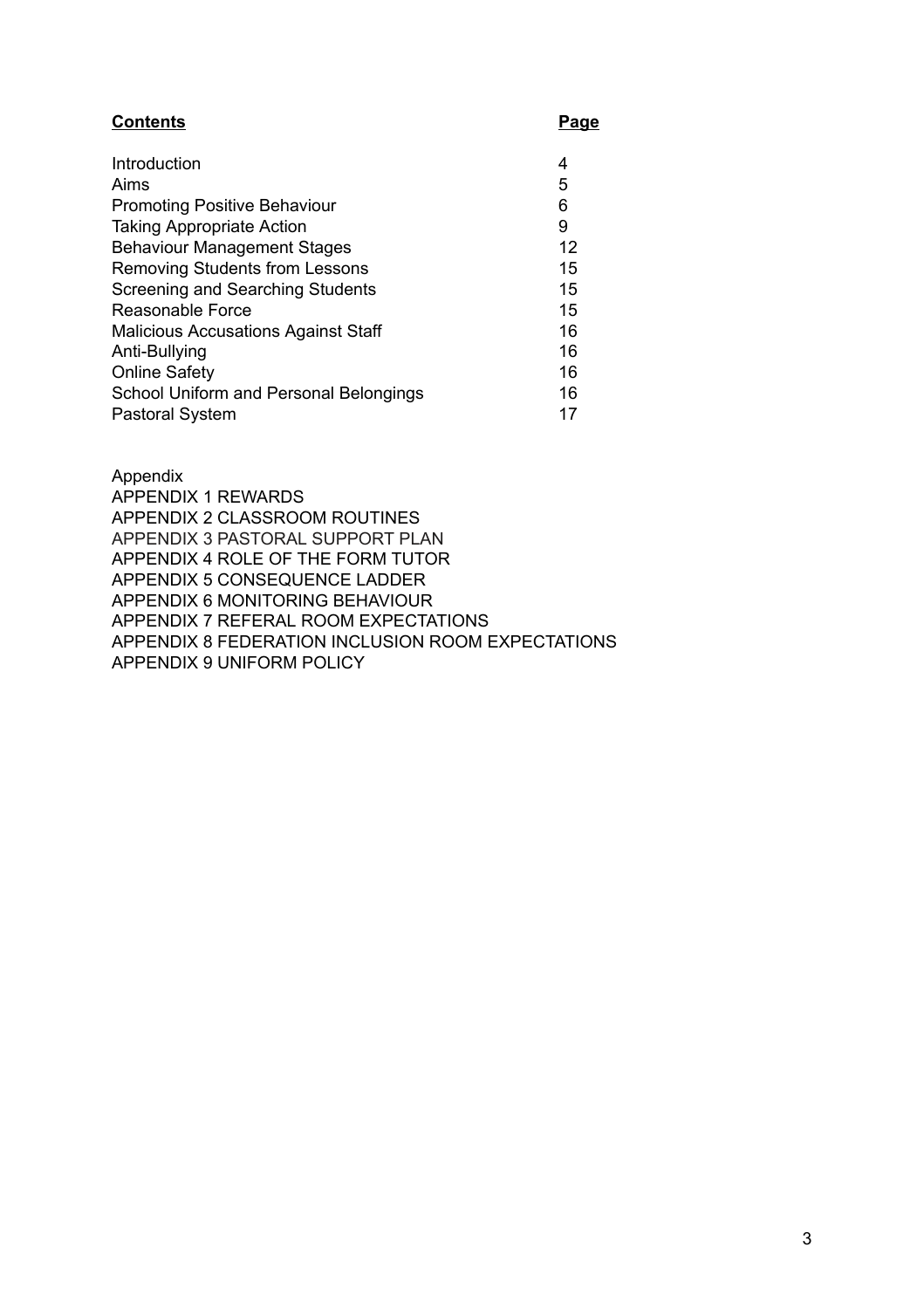#### Introduction

All students and staff at Carisbrooke College (CC) and Medina College (MC) are entitled to learn and work in a safe and supportive environment where everyone is valued. Effective learning takes place where principles of high moral, ethical and personal standards are clearly communicated. Positive reward rather than punitive sanctions provide the motivation to succeed. It is upon these principles that this policy for students and parents was developed. The expectations and standards of behaviour are defined in detail in this policy and should apply not only in school but on trips or external activities where students are representing the College and also when traveling to and from College. It is the responsibility of all concerned to ensure that standards are upheld and that the students gain their entitlements:

- To be valued as highly and equally as other students.
- To be actively encouraged to achieve and realise or exceed potential.
- To foster independence and personal responsibility.
- To develop, discuss and justify personal viewpoints in a climate which encourages active listening and respect.

Students will be expected to extend these same entitlements to everyone in the school and wider community. There must be due regard for other students' and teachers' entitlements. Above all we must remember:

- Students attend school to learn (**READY**).
- Teachers come to school to teach (**RESPECT**).
- Everyone at Carisbrooke and Medina College must be safe and feel safe (**SAFE**).

In the rare exceptions when students breach the above, they will be dealt with according to the procedures detailed in this policy to ensure that other students and staff can proceed effectively with their learning and teaching. Where behaviour is poor, the opportunity to learn is reduced for all students within the same group by the teacher's distraction in dealing with the issue.

To help students focus on the core values of Carisbrooke and Medina College, the below values will be the driving force in day to day interactions:



Carisbrooke College does not have a Referral Room on site, so alternative options contained within this policy will be followed.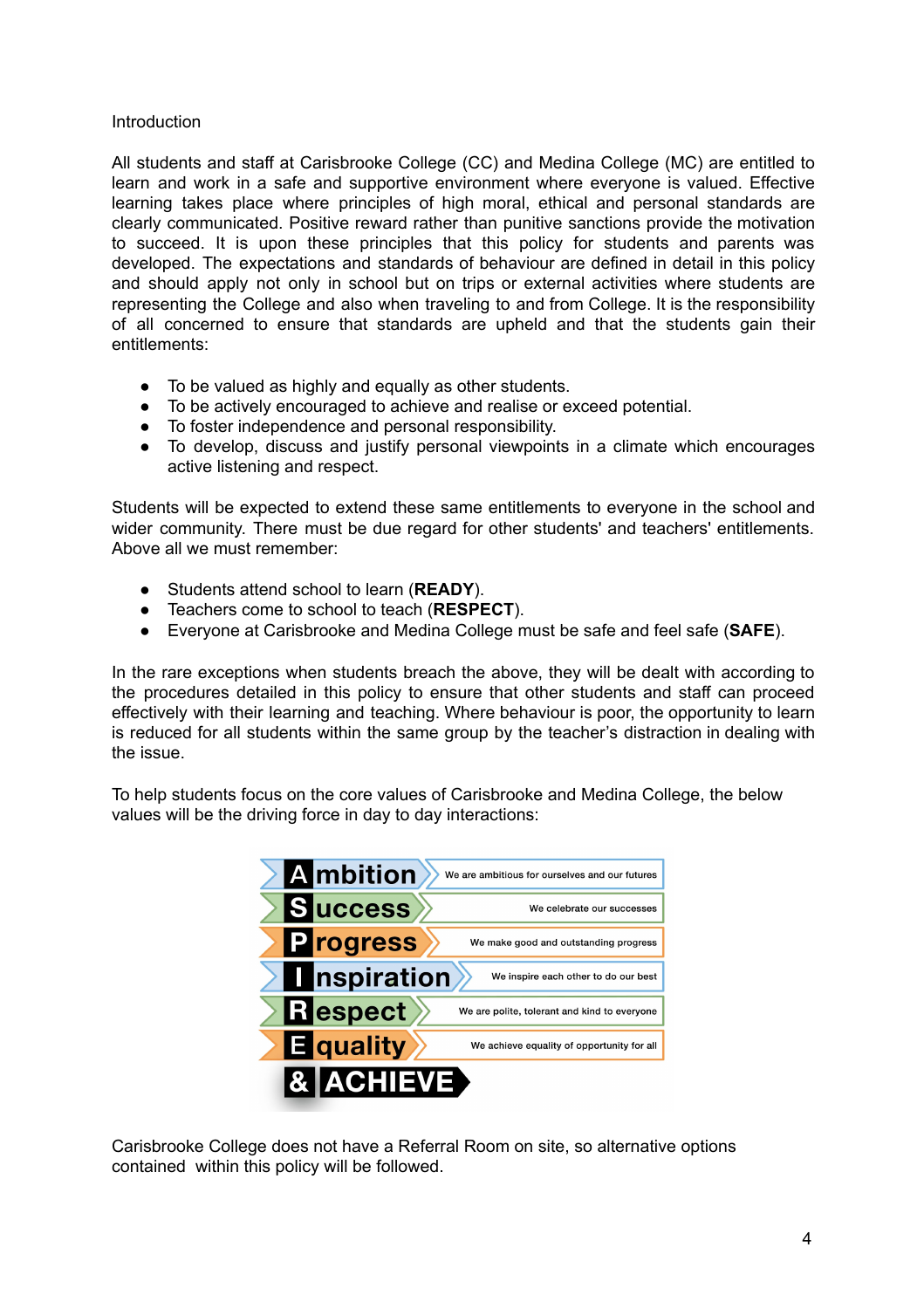#### **Aims**

Rewarding students is a core value at both Carisbrooke and Medina College. Rewards will be used to recognise positive contributions, good attendance and behaviour as well as the effort made, determination, resilience and achievements of all students. All these positive actions can easily be attained through students focusing on being **READY**, showing **RESPECT** and acting in a **SAFE** manner. We aim to praise and reward the 'whole' student including those achievements made outside in the wider community. We will continue to develop the range of rewards through increased engagement with students and parents and carers.

The main focus of rewards at Carisbrooke and Medina College will reward students for: Being **READY** by -

- Demonstrating sustained or exceptional effort.
- Getting involved in extra-curricular activities.
- Achieving good levels of attainment based on personal targets.
- Encouraging and demonstrating a positive attitude to learning.
- Completing independent work including homework.

#### Show **RESPECT** by -

- Being helpful, caring and considerate towards others.
- Providing an excellent presentation and appearance of themselves.
- Ensuring high levels of focus and attention is demonstrated.
- Maintaining a clean and tidy working environment for everyone.

Acting SAFE by -

- Listening and following instructions given by staff.
- Acting as positive role models in serious situations such as fire alarms.<br>● Maintaining high levels of attendance and/or punctuality.
- Maintaining high levels of attendance and/or punctuality.
- Supporting those who need help and support.

These successes will be celebrated in a variety of ways and will include the following:

- Awarding of achievement points
- Sending letters and postcards home
- Phone calls home
- Trips
- Certificates and trophies/medals
- Awards and presentation evenings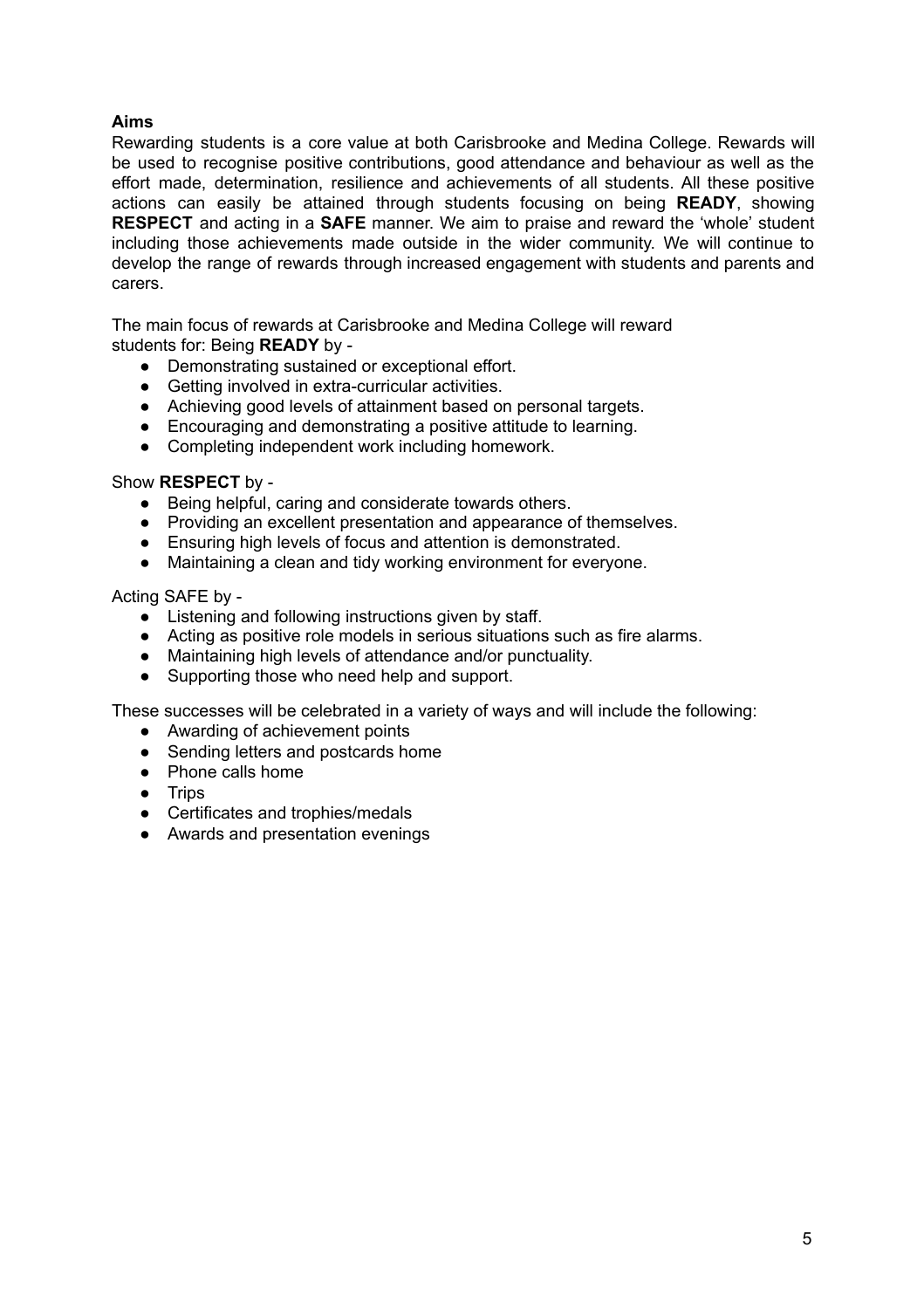#### **Promoting Positive Behaviours**

A school which actively fosters an ethos based on everyone being **READY**, showing **RESPECT** and acting **SAFE** is naturally motivating, supportive, and friendly which will promote positive behaviour (See Appendix 1 – Rewards). The following strategies, if used consistently by all those involved in a child's education, will help us to achieve a positive atmosphere and high standards of behaviour:

Staff being **READY** by -

- Meeting and greeting students at the door and welcoming them into the lesson using consistent rigour and routine.
- Checking uniform and appearance on entry and act accordingly.
- Completing effective lesson preparation to ensure work is matched to the ability of all students within the group including using Student Profiles related to SEND.
- Providing attractive and user friendly learning resources.
- Setting attainable yet challenging targets each lesson.
- Displaying examples of students work.
- Setting appropriate and relevant homework tasks.

Staff showing **RESPECT** by -

- Adhering to a professional dress code as agreed through the Federation Dress Code for Staff and Governors policy. PE staff will be provided with appropriate PE uniform.
- Actively involving students in learning which includes a range of varied and relevant activities.
- Providing constructive feedback through regular marking and purposeful discussions with students.
- Rewarding good behaviour and work regularly.
- Giving words of encouragement.
- Broadcasting achievements via newsletter.

Staff acting **SAFE** by -

- Completing the register and recording on SIMS within the first ten minutes of the lesson as this is a legal requirement.
- Students must be dismissed formally by the teacher but not before the end of the lesson.
- Establishing clear routines for classroom management such as seating plans.
- Following planned curriculum and SOW to ensure consistency and progress that can be tracked effectively ensuring records of progress inform lesson planning.
- Keeping personal tutors and parents updated about student progress.
- Awarding commendations.
- Retaining a sense of humour and fostering a friendly atmosphere.
- Ensuring that teaching environments are attractively maintained.
- Listening and taking appropriate action when students express concern.
- Not tolerating bullying or unacceptable behaviour.
- Share with parents any concerns they have about their child's progress.
- Understanding the college's Positive Behaviour Policy.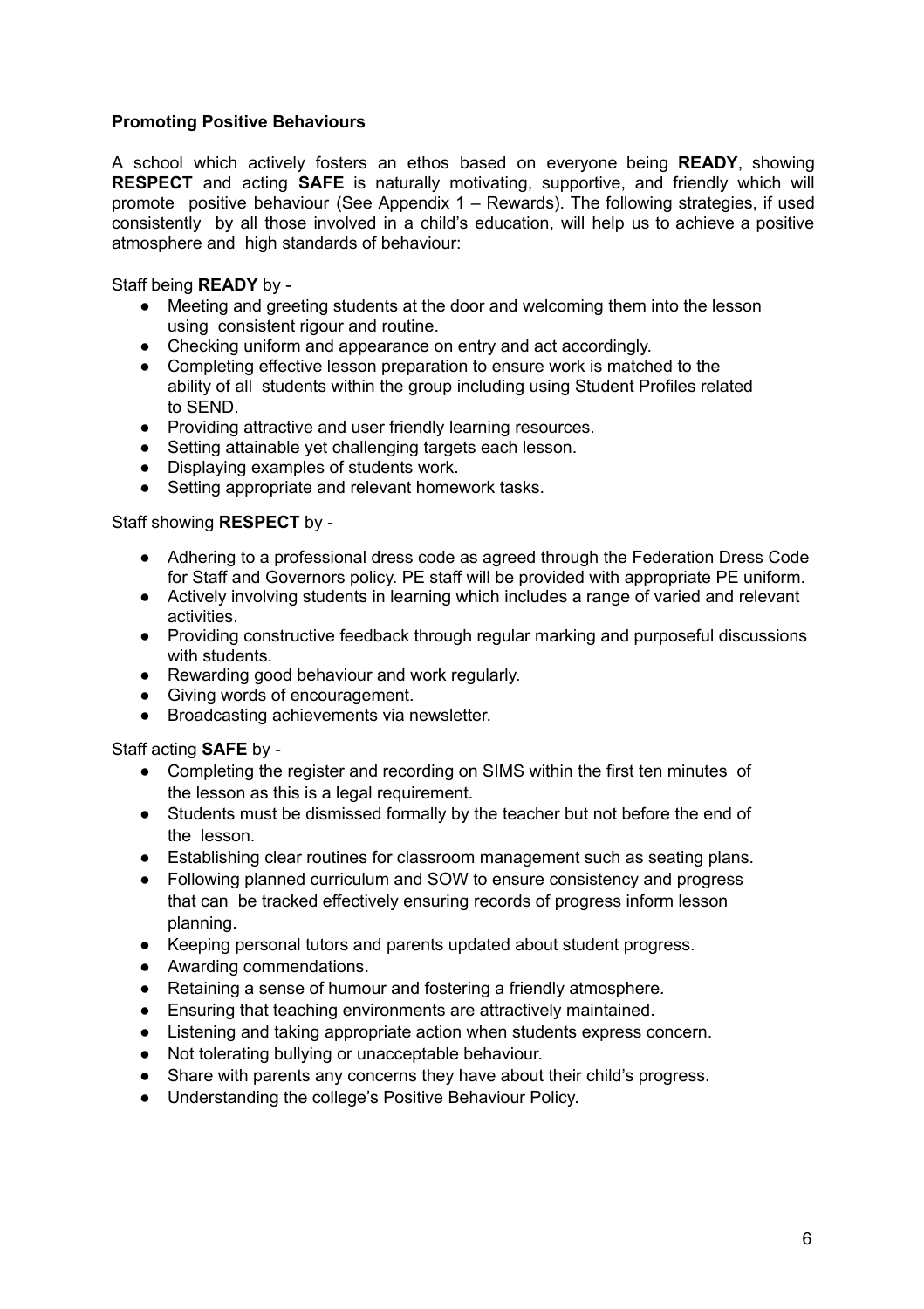Students being **READY** by -

- Coming to school and lessons on time with homework completed and wearing correct uniform.
- Attending interventions being identified and offered.
- Ensuring all stationary equipment required is brought to college and got out at the start of the lesson including books and stationary equipment.
- Seeking help if understanding is not clear.
- Knowing what level/grade they are currently working at in each subject and their target.
- Actively engaging in all learning activities in the lesson.
- Approaching all activities with a growth mind-set.
- Trying to achieve as many of the college's achievement/house points as possible in the lesson.
- Being able to identify the progress they have made in each subject.

#### Students showing **RESPECT** by –

- Line up or sit in a seating plan for registers and during lessons.
- Responding positively to your own success and to that of others.
- Showing respect to everyone in school.
- Being truthful, well-mannered and kind.
- Looking after books and equipment provided by the college.
- Accepting ownership for own behaviour and learning, and to develop the skill of working independently including completing all homework set.

Students acting **SAFE** by -

- Waiting outside the classroom in an orderly queue if the teacher has not arrived.
- Co-operating in class with the teacher and with their peers.
- Taking pride in classrooms and buildings.
- Walking sensibly and quietly around classrooms and in corridors.
- Keeping our college free from litter.
- Abiding by college rules and teacher expectations.
- Leaving the lesson in an orderly fashion having followed established exit and tidying up routines.
- Not eating in the classroom.
- Ignoring anyone who tries to disrupt your learning.
- Understanding the college's Positive Behaviour Policy.

Parents/carers being **READY** by -

- Ensuring their child attends college and lessons on time and in correct uniform/PE kit.
- Checking homework is done and ensure their child is suitably equipped for school.
- Supporting in ensuring that their child attends identified and offered interventions.
- Attending parents evenings/celebration evenings and engaging in meaningful discussions on a regularly basis with their child's form tutor.

Parents/carers showing **RESPECT** by –

- Showing an interest in their child's classwork and homework.
- Act as a positive role model for their child in their relationship with school and education.

Parents/carers acting **SAFE** by -

● Informing the school if their child is absent.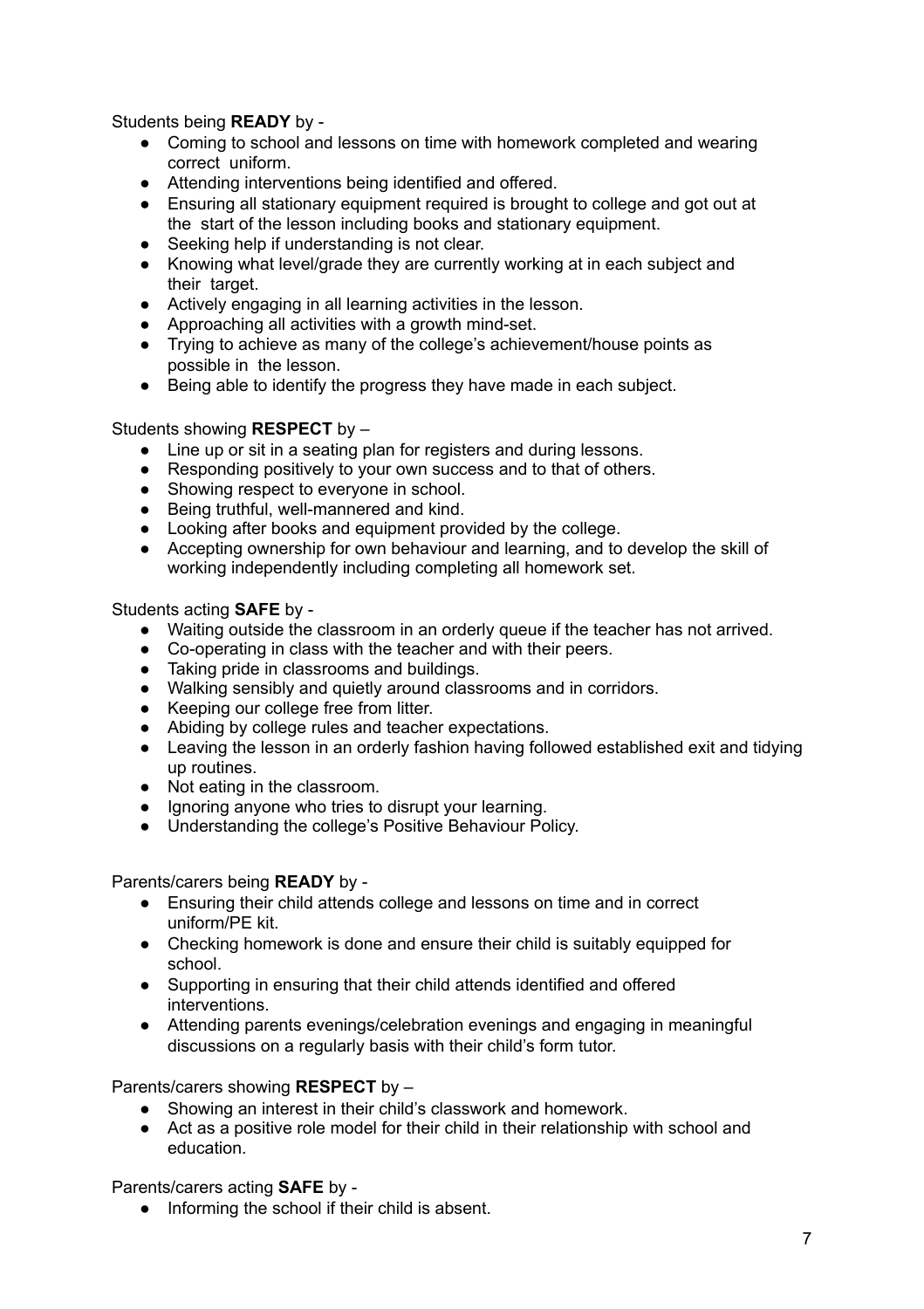- Being aware of school rules and encourage their child to abide by them.
- Attending planned meetings with teachers and support school functions.
- Being proactive in informing teachers about any concerns they have about school/lessons or their child.
- Informing the school/teachers regarding any medical needs that impact on their child engaging in lessons.
- Understanding the college's Positive Behaviour Policy.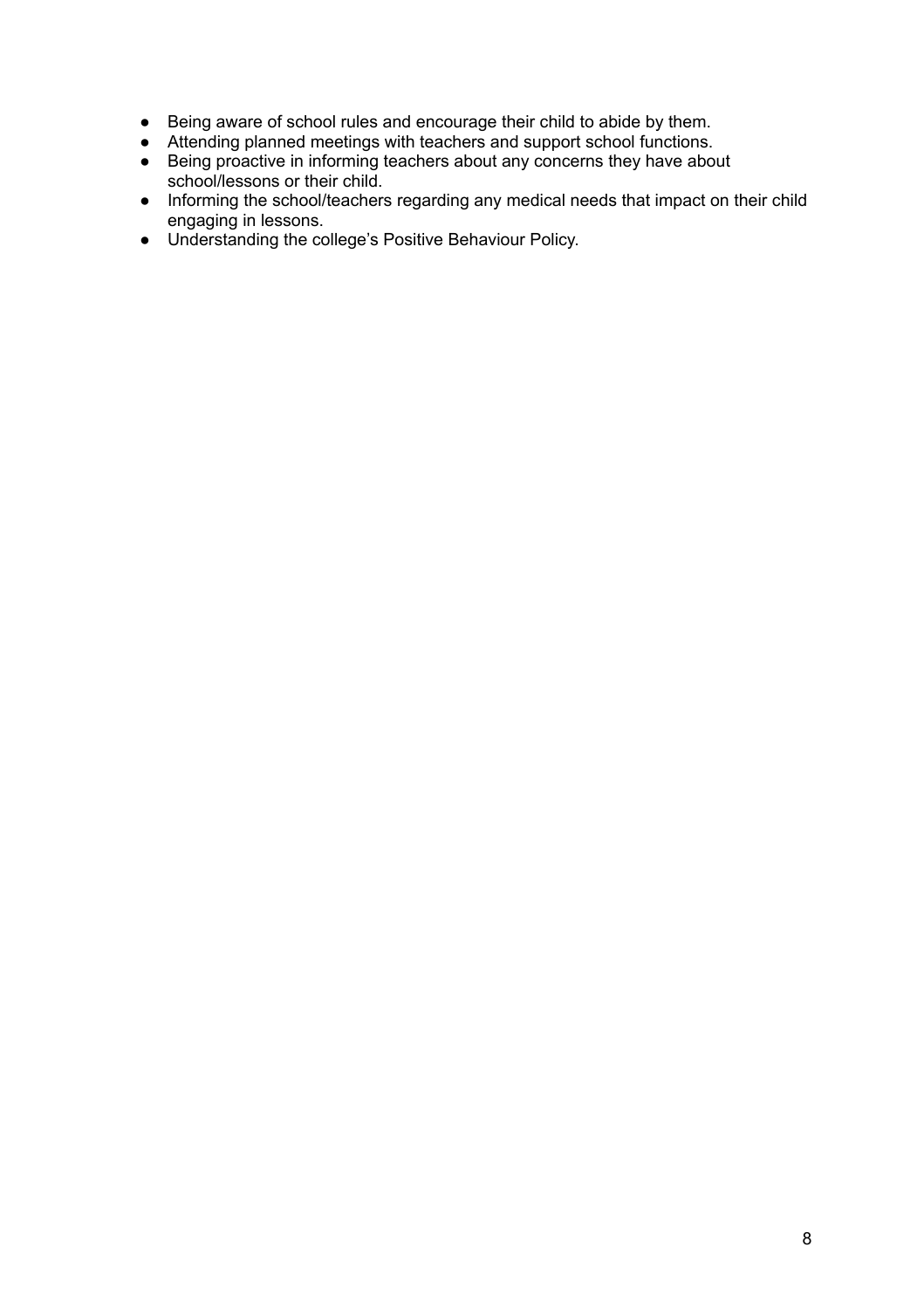#### **Taking Appropriate Action**

We believe that children respond well if our expectations are made clear (See Appendix 2 Classroom Routines) to them and at a level which they understand with a strong emphasis on student choice. We aim to be transparent with our rewards and consequences, therefore, with this in mind we have adopted a progressive journey to tackling poor behaviour which has the cause of the poor behaviour at the heart of developing solutions to alter and maintain a positive attitude in the future. One of the most important and effective ways to develop positive behaviours is to focus on the positives and reward.

Staff should encourage and praise students on a regular basis. The adage 'Engage don't Enrage' should be central to behaviour. Achievement points are awarded to reinforce good behaviour and will be recorded via SIMS. How to gain achievement points will be highlighted to students at the start of every half term by their tutor on display boards. The College newsletter will also include this information. Staff should make it clear what the criteria for awarding achievement points will be for each lesson and highlight to students when these points are achieved. Throughout the year points will be accumulated and used to support the rewarding of students in assemblies, end of term activities and other tangible items related to achievement such as certificates.

No matter how effectively we operate consistent strategies there will be occasions when students' behaviour or standards of work are unacceptable. Swift and appropriate action should be taken. The responsibility for taking actions rests with the relevant form tutor or subject teacher. Teachers are supported by their Line Managers and Senior Leaders. If teachers are unsure about the nature of action they should seek advice. Form tutors should be kept informed so that they can retain the overview of their students' progress. Key people to take advice from are any of the Senior Leaders or Executive Headteacher. The Colleges aim to mirror the practices used in industry and the world of work. The procedures for disciplinary action are as follows:

#### **1 st level**

- Keep calm.
- Do not be led into an argument.
- Condemn the act not the person.
- Discuss the problem.
- Ensure a fair outcome.
- Set target for future behaviour and review date determined by the severity of the problem.
- Inform form tutor via logging of information using SIMS

#### **2 nd level**

- Seek professional advice within school.
- Consult with form tutor.
- Make an appointment with the parents/guardians.

#### **At the meeting with parents/guardians**

- Thank parents for coming into school.
- Give progress report. Emphasise positive achievements as well as concerns.
- Identify behaviour causing concern.
- Devise support strategies.
- Agree future targets.
- Set a review date.
- Document action.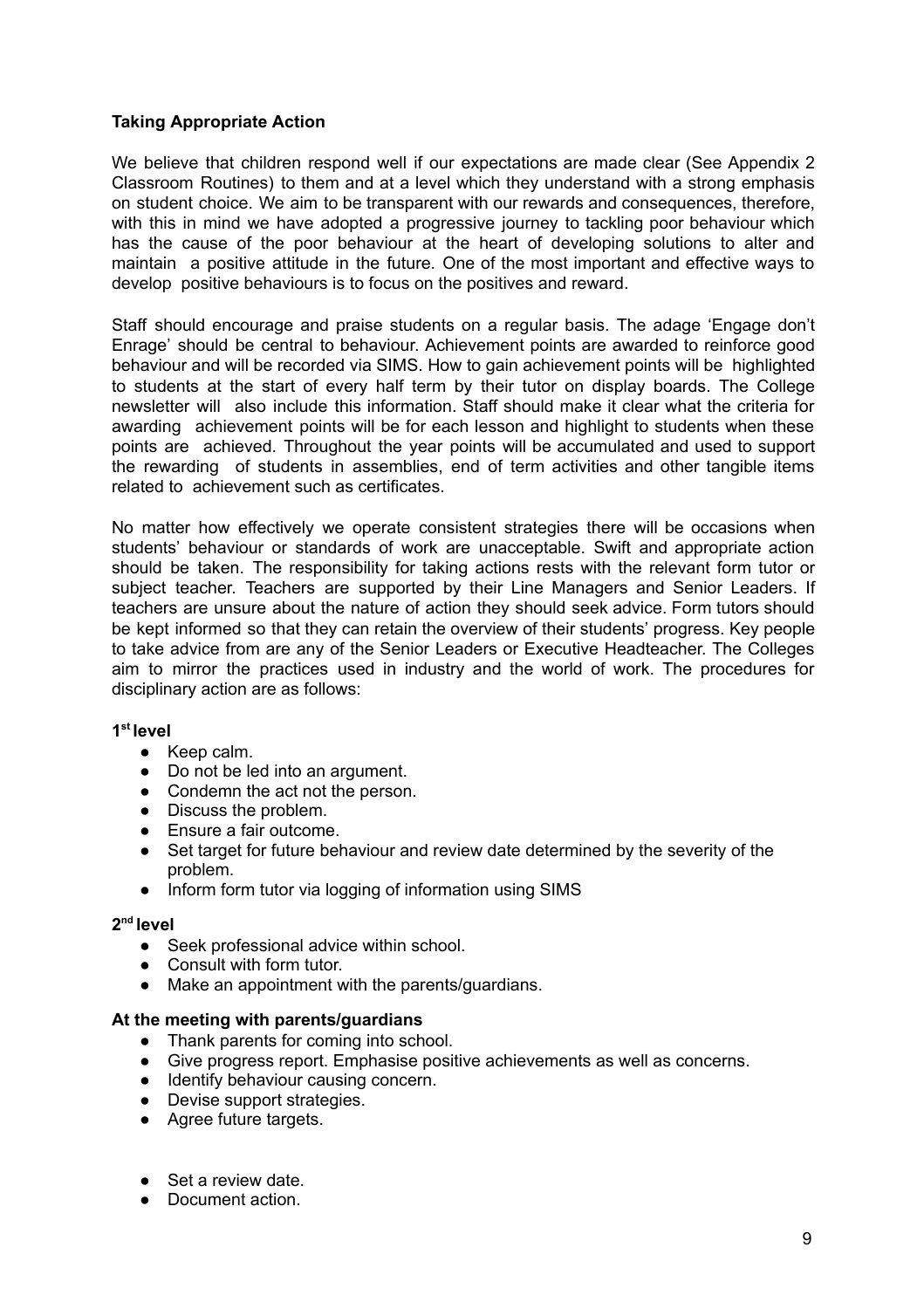If a resolution of the behaviour is not reached, continue to seek advice from the relevant Senior Leader. It may be necessary at this stage to draw up a behaviour contract/Pastoral Support Plan (See Appendix 3 – Pastoral Support Plan), make a follow up appointment with the parents/carers, involve outside agencies via the appropriate Head of Year (HOY).

#### **3 rd level**

If a student continues to demonstrate poor behaviour actions then the decision to Internally Exclude (IE) at the students home college or utilise the Federation Inclusion Room (FIR) at The Island VI Form will be taken. There is also the possibility of the student being internally excluded to a Federated College if it is not appropriate to internally exclude at the home College. For example, a student may be internally excluded at Medina College instead of their home college of Carisbrooke College due to the significance of the exclusion not meriting a day at the Federation Inclusion Room but previously failing an internal exclusion at Carisbrooke College.

#### **4 th level**

Occasionally, in exceptional circumstances where agreement cannot be reached with parents and support strategies have failed, or an incident is of a most serious nature, the Executive Headteacher may take the decision to give a Fixed Term Exclusion (FTE). Clearly the level of intervention to adopt depends on the nature of the behaviour and the circumstances. Intervention can occur at any level. The common sense rule applies and teachers are encouraged to seek advice when they are unsure of appropriate action. It is always important to remember that there are many factors impacting on behaviour. There are a number of "in school factors" and "out of school factors" which can lead to inappropriate behaviour, which must be considered when escalating a child's demonstration of poor behaviour and as a result these help to shape the support/support plans that are used to aid and eventually change a student's behaviour.

#### **School Factors**

The environment:

- Lack of proper ventilation.
- Physical problems of limited space.
- Special occasions which cause excitement, e.g. fire drills etc.

The Student:

- Tired due to lack of proper rest.
- Hungry due to insufficient or appropriate food.
- Poor or inappropriate social skills.
- Need for attention from teacher or parent.

The Teacher:

- Offering poorly differentiated curriculum leading to either frustration or boredom.
- Lack of knowledge of students.
- Poor management skills such as being inconsistent, laissez-faire, over-reliance on domination or lack of reinforcement of appropriate behaviour.
- Lack of clarity in explaining expectations for behaviour or subject.
- Lack of or confusing instruction on subject matter.
- Lack of professional development.

#### **Out of School Factors**

Family circumstances:

● Child's position in family.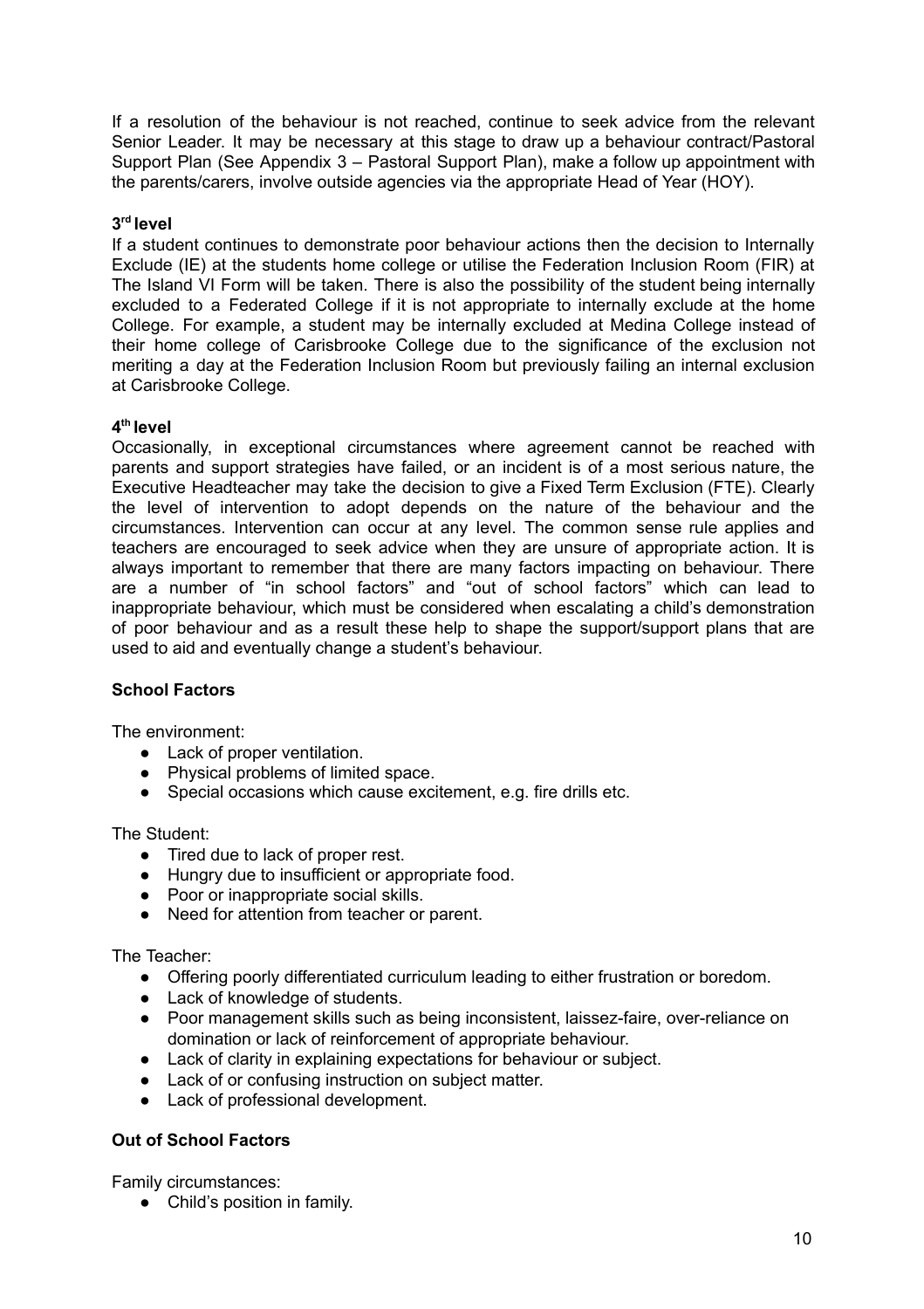- Child's relationship with parent/siblings/grandparents etc.
- Divorce/bereavement.
- Mental health problems.
- Family trauma.
- Alcohol or drug addiction.

The neighbourhood:

- Child's popularity.
- Peer relationships and bullying.
- Social problems and civic disturbance

As a result of these factors it is imperative that all staff remain consistent with their approach to poor behaviour. This way students will be treated fairly but firmly and it will be enforced upon them that this type of behaviour is not accepted at CC and MC.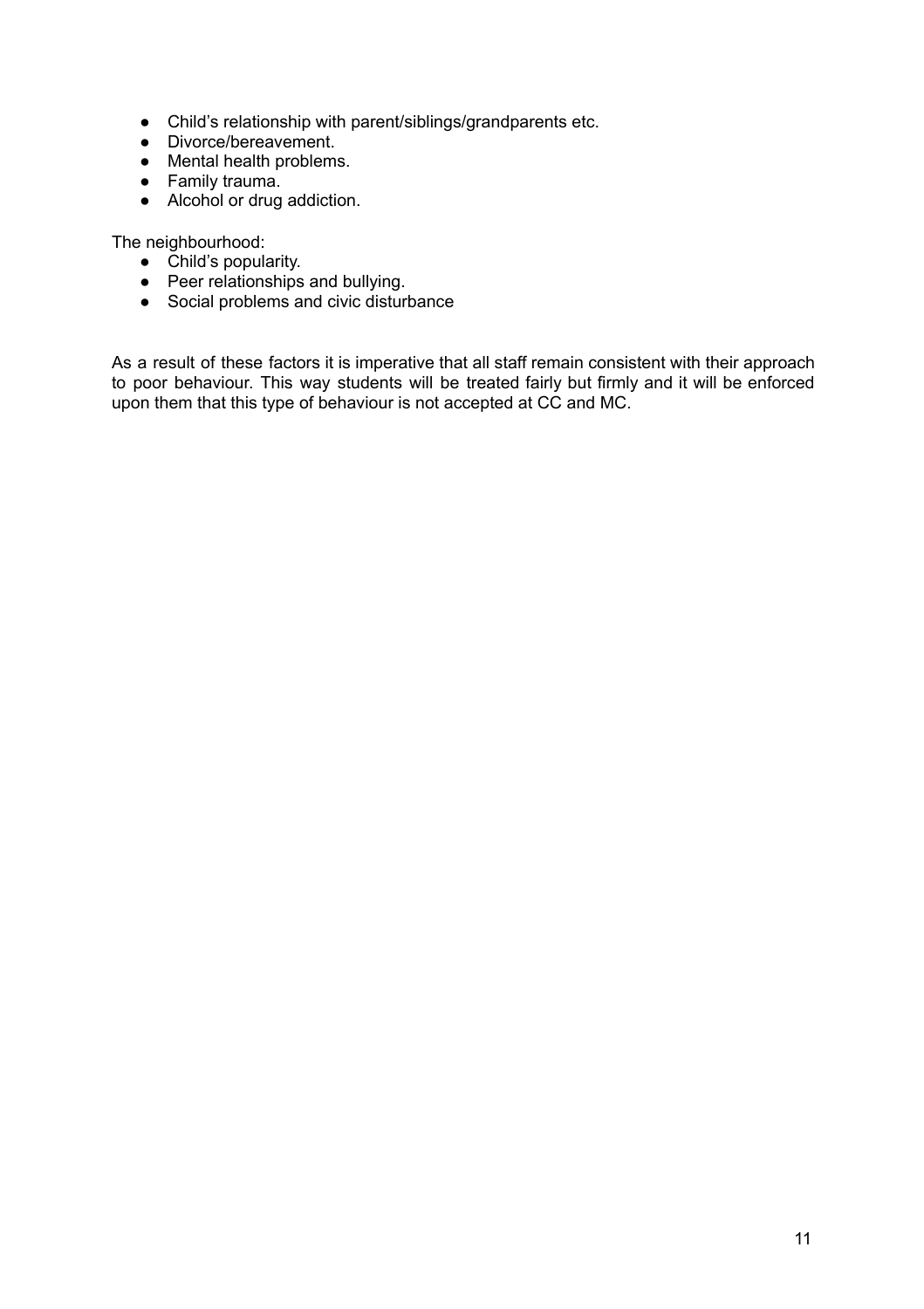#### **Behaviour Management Stages**

In the event that a student does not abide to the college's expectations, staff are expected to follow the College's consequences. Behaviour is largely a matter of choice. The following procedures are designed to help students take responsibility for their behaviour so they can learn and achieve. Poor behaviour must not prevent the learning of others and therefore, the system that is in place must ensure that positive behaviour is encouraged.

Every morning in tutor time, the tutor will check students for correct uniform, including make up and jewellery, personal stationary equipment and PE kit (See Appendix 4 – Role of the Tutor). Blazers should be worn at all times when inside the college's grounds, they can be removed but only on the agreement of the teacher/College. Hoodies should not be on the school site. Outside coats and scarfs should be removed on entry to the buildings.

For low level disruption and work related issues in the classroom and across CC and MC site students need to be reminded of the classroom expectations. If a student infringes these then a system of consequences will follow. Consequences in the classroom will be known as T1 (See Appendix 5 – Consequence Ladder).

- A student will get a T1 if they cause disruption in the classroom which is persistent and/or behave in a way outside of the classroom rules.
- In extreme cases, if the student continues to be defiant they will be removed resulting in a D2 and taken to the agreed faculty/subject room for that period. A central faculty/subject detention will be issued for the following day at lunchtime. It is expected that the teacher will contact home in order to give details to the parents and will also log this information on SIMS.
- If a student refuses or the member of staff 'On Call' feels it is more appropriate then the student will be placed in the College's Referral Room (RR) where further investigation can be undertaken. Any student who receives a D2 which results in them having to be placed in the PR will be given a lunchtime central detention with the Year Base for the following day and home will be contacted by the relevant HOY.
- The HOY will monitor the D2s to see if any patterns are emerging, they will liaise with the form tutor of a student if there is a significant pattern and decide if further action is required.

These consequences will be recorded on SIMS under the appropriate action. It is important to understand that with every behaviour action recorded an allocation of points will be attached. Once a student reaches a threshold they will be expected to engage in further support plans with the colleges (See Appendix 7 – Monitoring Behaviour).

If a student corrects their behaviour after a T1 has been issued then no further action/consequences will be taken but it is important to understand that if the points allocated to this action takes them above a threshold related to behaviour then there will be further action taken.

If a student feels they have been unfairly treated by a member of staff, they should remain calm and speak to a member of the Senior Leadership Team (SLT). This should be done during non-lesson time e.g. break or lunch (there is no excuse for abusive behaviour). The SLT member will investigate the issue and confirm the outcome or cancel it if this policy hasn't been followed.

If students are late for school/lessons or truant lessons/school then these will be logged using SIMS and if attendance becomes a concern then appropriate action will be taken (See Attendance Policy). However, in the same way as poor behaviour is monitored each late etc. will receive an appropriate amount of points and a central break time detention for the following day.

Each incident will be judged on its own merit but all staff should refer students immediately for the following behaviours as a S3: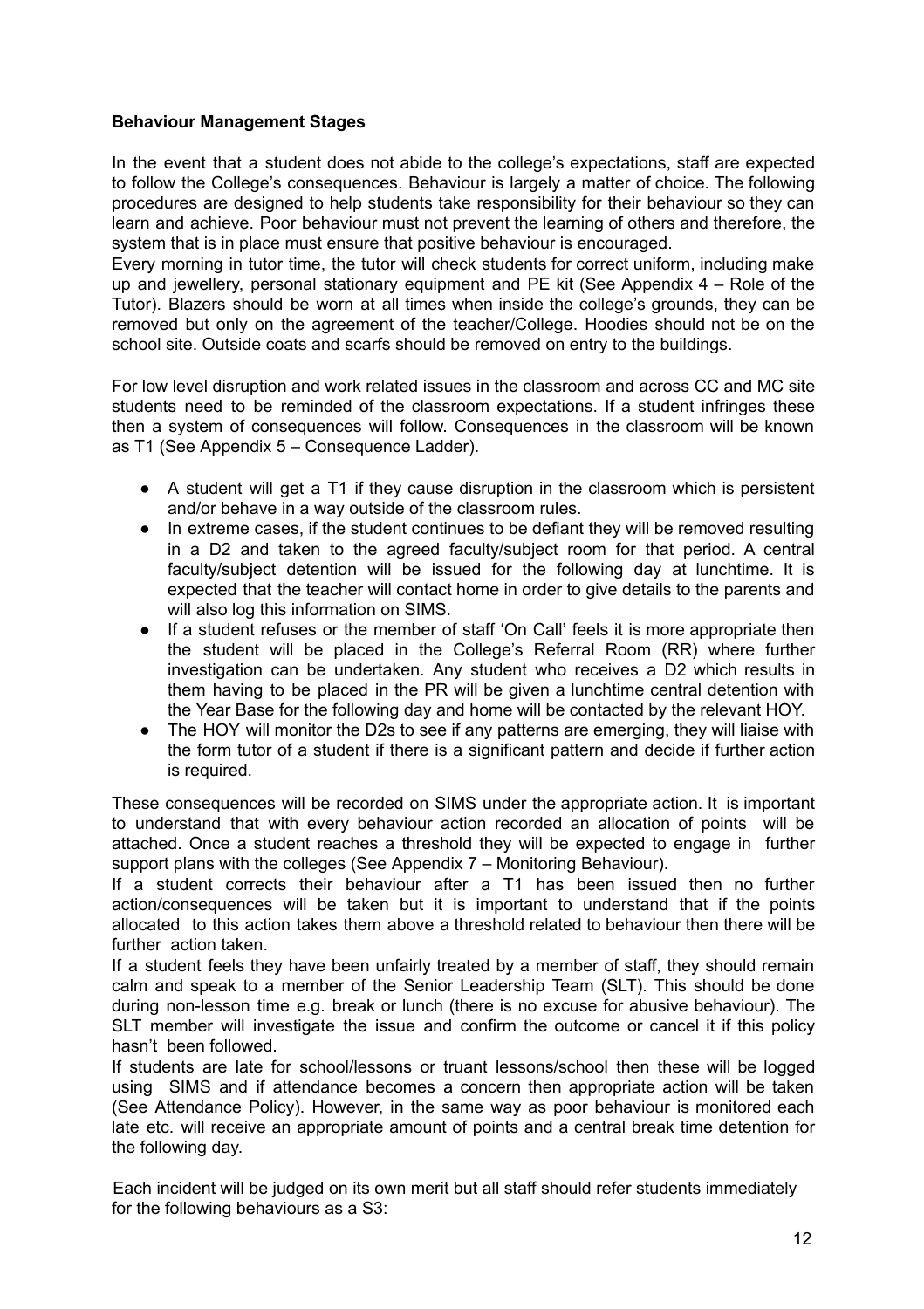- Smoking/Alcohol/Illegal Substances
- Vandalism
- Abuse of staff Physically/Verbally
- Bullying<br>● Disability
- Disability Discrimination
- Health and Safety Issues
- Homophobic Behaviour
- Racist Behaviour
- Persistent Failure to Comply with Behaviour Processes.
- Physical Assault

If an S3 is required appropriate action will be taken and parents informed immediately.

#### **Students put on Report**

CC and MC operate a system of 'On Report' for those students whose barriers to learning are interfering with the students' progress. Students will be closely monitored by a member of staff. They have targets set and are mentored with the aim of the student improving over this period of time (See Appendix 6 – Monitoring Behaviour).

#### **Detentions**

Detentions are used to deal with a disciplinary issue within lesson and for non-compliance around the Colleges. Parents are informed when their child has been given one. There are several types of detentions (See Appendix 5 – Consequence Ladder) and escalation for failure to attend. Detentions are recorded on the College's SIMS.

#### **Behaviour Interventions**

CC and MC offers a range of interventions academically, pastorally and referrals to other agencies. CC and MC offers a staged ladder approach for students whose barriers to learning remain persistent. It is hoped that working together with parents and the student they can maintain the desired behaviour and ultimately off the ladder, in the very few cases the student will move up the ladder to the next stage they ultimately could be permanently excluded.

#### **Exclusions**

Only the Executive Headteacher, or Executive Deputy Headteacher in his absence, has the authority to make the decision to exclude a student. The authority of the Executive Headteacher in terms of this policy covers both CC and MC and also extends to the immediate vicinity of the Colleges (See Exclusion Policy). The Executive Headteacher's authority is also in operation when students are on educational visits/trips. They will ensure that staff receive appropriate training and support in order to operate the behavioural management systems which lead to the possibility of exclusion and that the statutory guidelines in place regarding exclusions are applied.

Exclusions are the most severe sanctions available to the College's in cases of poor conduct. The College's use four types of exclusion, each with a prescribed process to follow. The four types of exclusion used by the Colleges are:

#### **Internal Exclusion (IE)**

This is where a student is required to work under supervised conditions in the home College Referral Room (RR). Students on IE will begin their day at normal time but will finish at the same time as an after school detention. Students will have different break and lunchtime to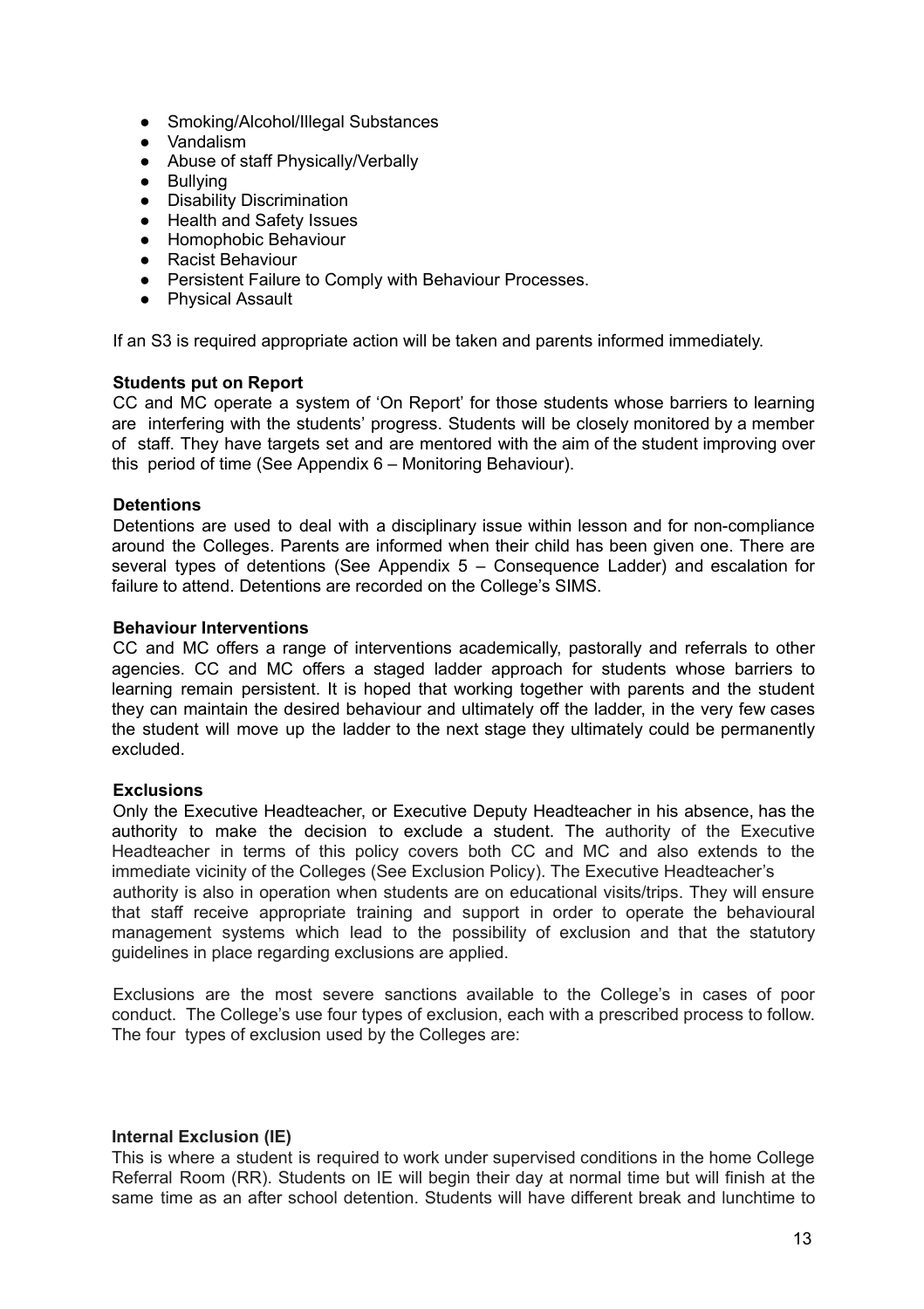the rest of the College and will not be allowed to mix with their peers during the break and lunch periods (See Appendix 7 – Referral Room Expectations). A discussion is held with parents/carers and the student before they may return to lessons.

If a student has received an IE due to failing a detention the student will be expected to complete the detention sanction upon returning to College prior to returning to normal lessons.

#### **Federated Inclusion Room (FIR)**

This is where a student is required to work under supervised conditions at the Federated VI Form. Students in the FIR, will begin their day by making their own way to The Island VI Form at the time directed by the home college and will also leave the FIR at the time directed by the home college. This will be communicated to the parents/carers the day before. Students will have different break and lunchtimes to the rest of the VI Form and will not be allowed to mix with their peers during the break and lunch periods. When working in the FIR, students will be expected to work in the designated workspace and follow all FIR expectations without fail (See Appendix 8 – Federation Inclusion Room Expectations).

If a student has received a FIR due to failing an IE the student will be expected to complete the IE sanction upon returning to College prior to returning to normal lessons providing they had been successful in completing the expected time at the FIR.

#### **Fixed Term Exclusion (FTE)**

This is where a student is required to stay at home for a period of days. FTE is governed by guidance from the Department for Education and the Colleges follow that guidance.

If a student has received an FTE due to failing at the FIR. the student will be expected to complete the FIR sanction upon returning to College prior to returning to normal lessons.

#### **Permanent Exclusion (PEX)**

Although rarely used, PEX remains the College's ultimate sanction. A student who is PEX is not permitted to return to the College. PEX is governed by guidance from the Department for Education and the Colleges follow that guidance.

#### **Combination Exclusions (CE)**

In some cases, it may be necessary for a FTE to be granted pending the possibility of a PEX, due to the need for further investigation of an incident to take place before the Executive Headteacher can make an appropriate decision. In this case, parents will be made aware of this possibility when the FTE is issued.

#### **Reintegration Meeting and Follow-Up**

For all exclusions, a reintegration meeting will be arranged in order to assess that the student: understands the reason for the exclusion, is in the right frame of mind and to assess whether the student required further support. Different types of exclusions require a different level of reintegration meeting to be arranged. At these meetings a Pastoral Support Plan (PSP) will be completed by the relevant Head of Year (HOY) and will be reviewed six weeks after the initial reintegration meeting. The student may also be placed on an appropriate report.

#### **Removing students from lessons**

On occasions, a subject teacher may feel that it is inappropriate for a student to return to their next lesson. If this is the case, it can be arranged in advance with the appropriate member of staff for them to be educated in another area. It is not appropriate or respectful to wait until the next lesson and then send the student directly without prior arrangement. If this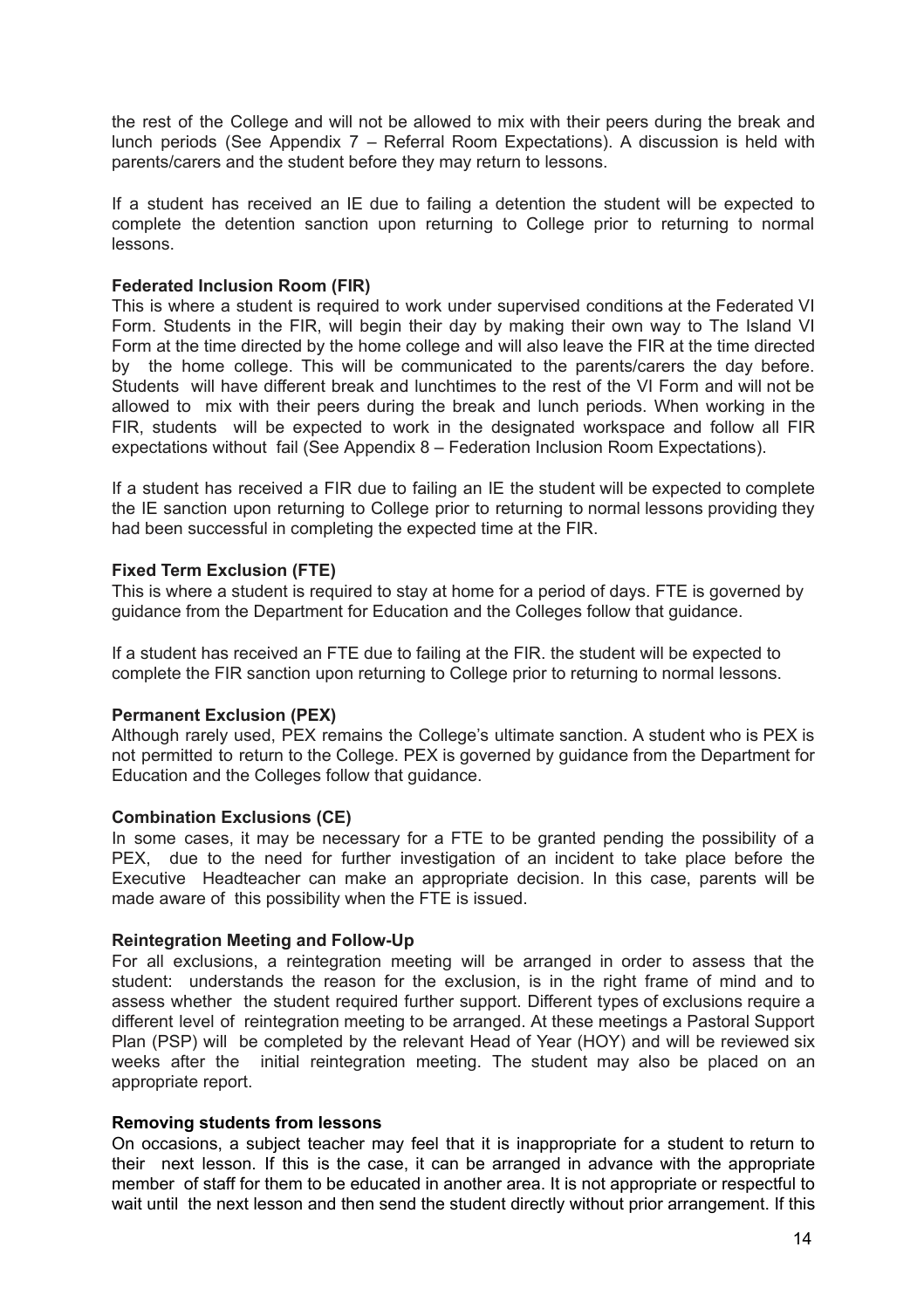is to happen, the student must be informed well in advance of the next lesson. When there is a removal of a student for more than one lesson, this has to be documented and agreed in advance with a defined period of reintegration not exceeding more than a half term.

#### **Screening and Searching Students**

Carisbrooke College and Medina College acknowledges their duties and responsibilities under the Education Acts of 1996 and 2011, Education and Inspections Act 2006 and Health and Safety at Work 1974 in respect of screening and searching students and DfE guidance: Screening, Searching and Confiscation 2012. As a result, staff may search a student's clothing, bags or lockers without consent for any banned items they believe could cause harm. This process will be governed by procedures and can only be performed by designated staff.

Prohibited Items:

- Knives or weapons
- Fireworks
- Alcohol
- Illegal drugs
- Psychoactive Substances formally known as Legal highs
- Illegal highs
- Stolen items
- Tobacco and smoking paraphernalia
- Pornographic images
- Any article that a member of staff reasonably suspects has been, or is likely to be used to: commit an offence, cause personal injury to, or damage to the property of any person, including the student.

Any of these items that are confiscated will not be returned to the student and may be passed on to the relevant authority.

Banned Items:

- Chewing gum
- Energy Drinks
- Laser Pens

#### **Reasonable Force**

Carisbrooke College and Medina College staff acknowledges its duties and responsibilities under the 2006 Education and Inspections Act in which all school employees have a legal power to use reasonable force to control or restrain a student in specific circumstances. Reasonable force may be used where necessary to stop students committing a criminal offence or causing damage to property or harm to themselves or others. It can also be used to help teachers maintain good order and discipline. For example, if a student refuses to leave a classroom it may be reasonable to lead them by the arm or it may be reasonable to carry a distressed student out of a classroom to a place where they can calm down.

#### **Malicious Accusations Against Staff**

Carisbrooke College and Medina College recognise that there may be occasions which are justified when a student needs to raise issues about the actions of a member of staff and we have procedures for dealing with concerns. However, where the allegations are of a clearly malicious intent or fabrication, Carisbrooke College and Medina College will give due regard to the most appropriate disciplinary sanctions to be used. This may include fixed term or permanent exclusion, as well as referrals to the police if there are grounds for believing a criminal offence may have been committed. We will also take seriously the inappropriate use of technologies including mobile and social media which are targeted at employees.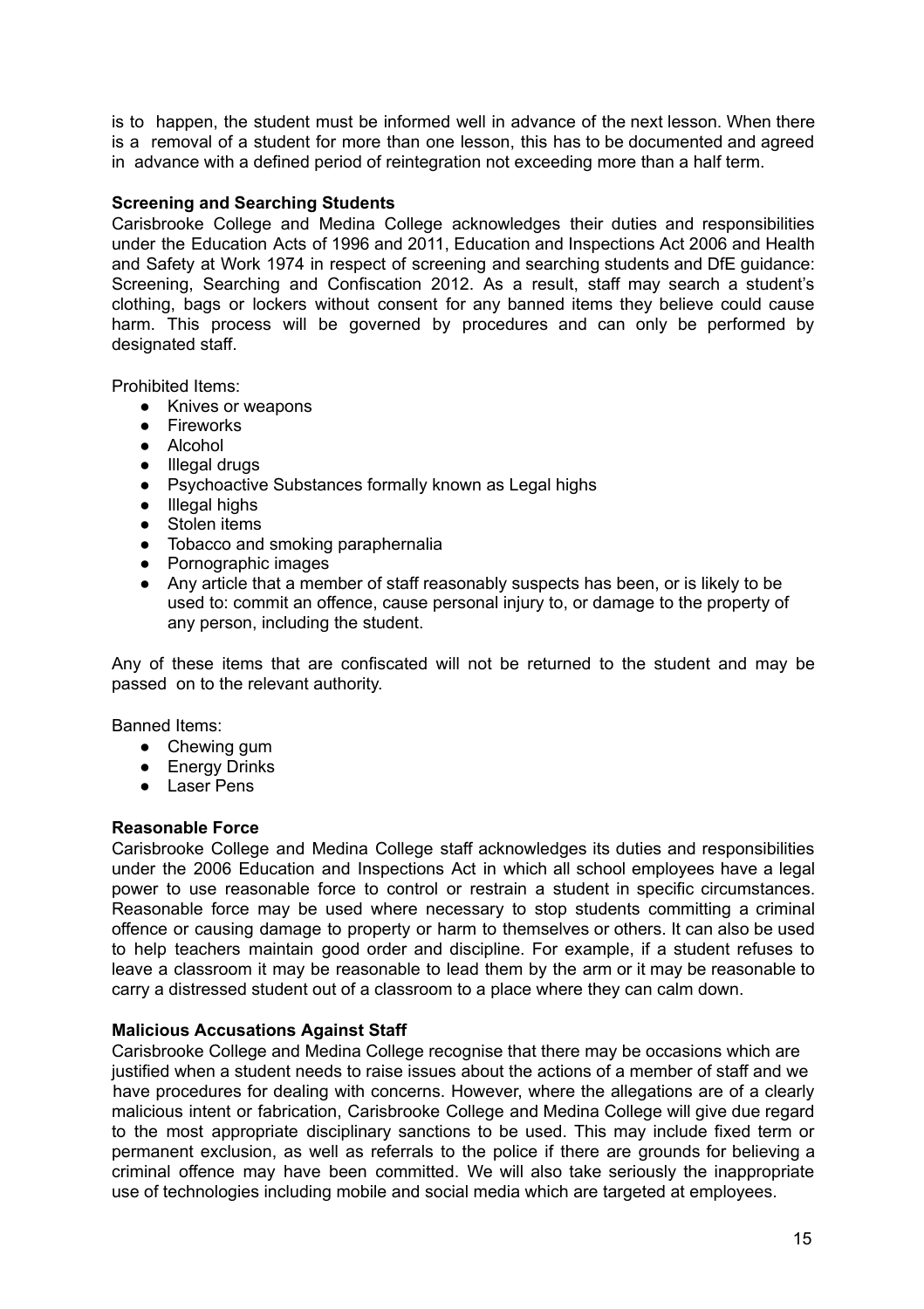#### **Anti-Bullying**

If bullying is suspected or reported, the incident will be immediately dealt with, in the first instance. All students involved will be interviewed. A clear account of the incident will be recorded on the appropriate bullying log. Relevant staff will be kept informed. Parents and carers will also be kept informed. Punitive measures will be used as appropriate and in consultation with all parties concerned. Support will be offered to the student who has been bullied to rebuild confidence and self-esteem. Support will also be given to the offender to ensure there are no further incidents (See Anti-Bullying Policy).

#### **Online Safety**

Students are required to sign an Acceptable Use Policy to access the ICT facilities at Carisbrooke College and Medina College and stated protocol in order to protect and support students and staff (See E-Safety Policy) against the inappropriate use of electronic communication directed towards them or the college itself.

#### **School Uniform and Personal Belongings**

Having a formal uniform is an important part of life at Carisbrooke College and Medina College (See Appendix 9 – Uniform Policy). It provides the Colleges and all the students with a strong common identify. If worn properly it sends out a message to peers and the wider community that the Colleges are places of importance and that it takes pride in staff and students and everything they do. It promotes high standards and expectations and sends out a firm signal of the attitudes and the behaviour required inside the colleges to promote effective learning. We believe therefore that the uniform must be non-negotiable, consistent and worn correctly.

#### **Confiscating Items and Non-College Uniform**

A high standard of personal appearance is expected of all students and anyone arriving to Carisbrooke College or Medina College in non-uniform will be expected to remove the incorrect garments. Such items will be confiscated, and can then be collected by the student at the end of the day on polite request. Persistent offenders of uniform rules will be subject to the College's Behaviour Consequences.

Hoodie style garments (with 'sweatshirt' material) are inappropriate to wear at both Colleges and are not considered overcoats. They will be judged as 'incorrect garments' and dealt with using the Colleges' Behaviour Consequences.

Jewellery is generally inappropriate to wear at Carisbrooke or Medina College and can be a hazard. Therefore, it should be limited to a watch and one pair of stud earrings to be worn in the lobe of each ear. No other body or facial piercing is permitted.

Hairstyles should not be extreme and this includes unnatural colours and patterns shaved into the hair.

Discreet make-up may be worn in years 9, 10 and 11 but no make-up is allowed in years 7 and 8. Students who continue to take advantage of this privilege will be required to remove

it. Coloured nail varnish or fake nails are not allowed in order to remain compliant with Health and Safety regulations across all subjects.

Personal Audio Devices within lessons are at the discretion of the Head of Subject/Faculty and with the permission of the of the subject teacher. Each faculty should decide their policy on whether personal audio devices should be allowed and ensure this is clearly communicated to students. The use of personal audio devices outside of lessons is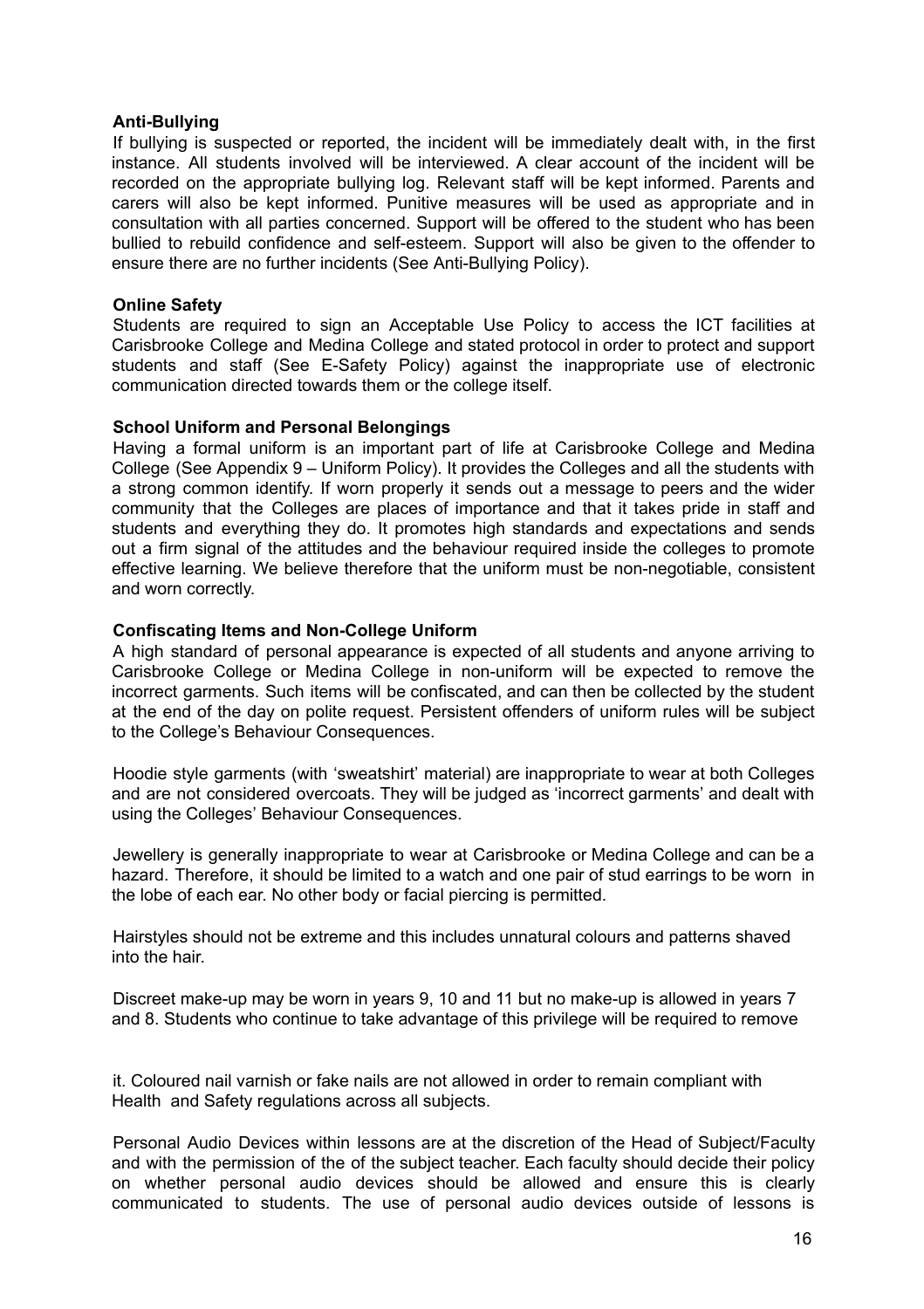forbidden and such items will be confiscated if seen.

Mobile phones are permitted onto Carisbrooke and Medina College sites but they must be switched off and kept in the student's school bag. If parents/carers need to contact their child they should always go through the College reception. The misuse of a mobile phone on either site or on College transport/trips will result in the phone being confiscated until the end of the day and the student will have to collect the phone from the Year Base. If there is a persistent issue with a child having their phone out during school time then the phone will be confiscated and a responsible adult will have to collect from the College reception. Staff will take reasonable precautions to hold the mobile phone securely as they would any other valuable but this cannot be guaranteed.

All students bear a responsibility to keep the physical environment clean and free from litter. It is an expectation that every student will put their rubbish in bins provided. Any student may be asked to help pick up litter regardless of whether they are responsible for it.

All students are expected to attend assemblies unless they are being mentored. Excellent behaviour in assemblies in important to reinforce good conduct throughout the Colleges. Uniform will be checked at the doors and followed up when students are seated. Coats and scarves must be taken off before entering the assembly hall. Staff should position themselves equally around the assembly to ensure students are well supervised.

#### **Pastoral System**

The main aim of the pastoral system is to give support, guidance, monitoring and reporting to each individual student (See Appendix  $4 -$  Role of the Form Tutor). All students are in a form group and the aim of the Form Tutor is explained in Appendix 4.

In order to support the form tutor each year group has a Head of Year who is responsible for monitoring the progress across all areas of college. This allows for more detailed and more effective support to be given to each student. The pastoral system is partly in place to ensure that there are outstanding attitudes to learning from students. Heads of Year create an identity within their year group and demand collegiality and loyalty to the cause. It is the Head of Years responsibility to drive towards creating outstanding attitudes to learning. The Head of Year with support from the Tutor and classroom teacher will deal with all pastoral, behavioural and attendance issues within the Colleges.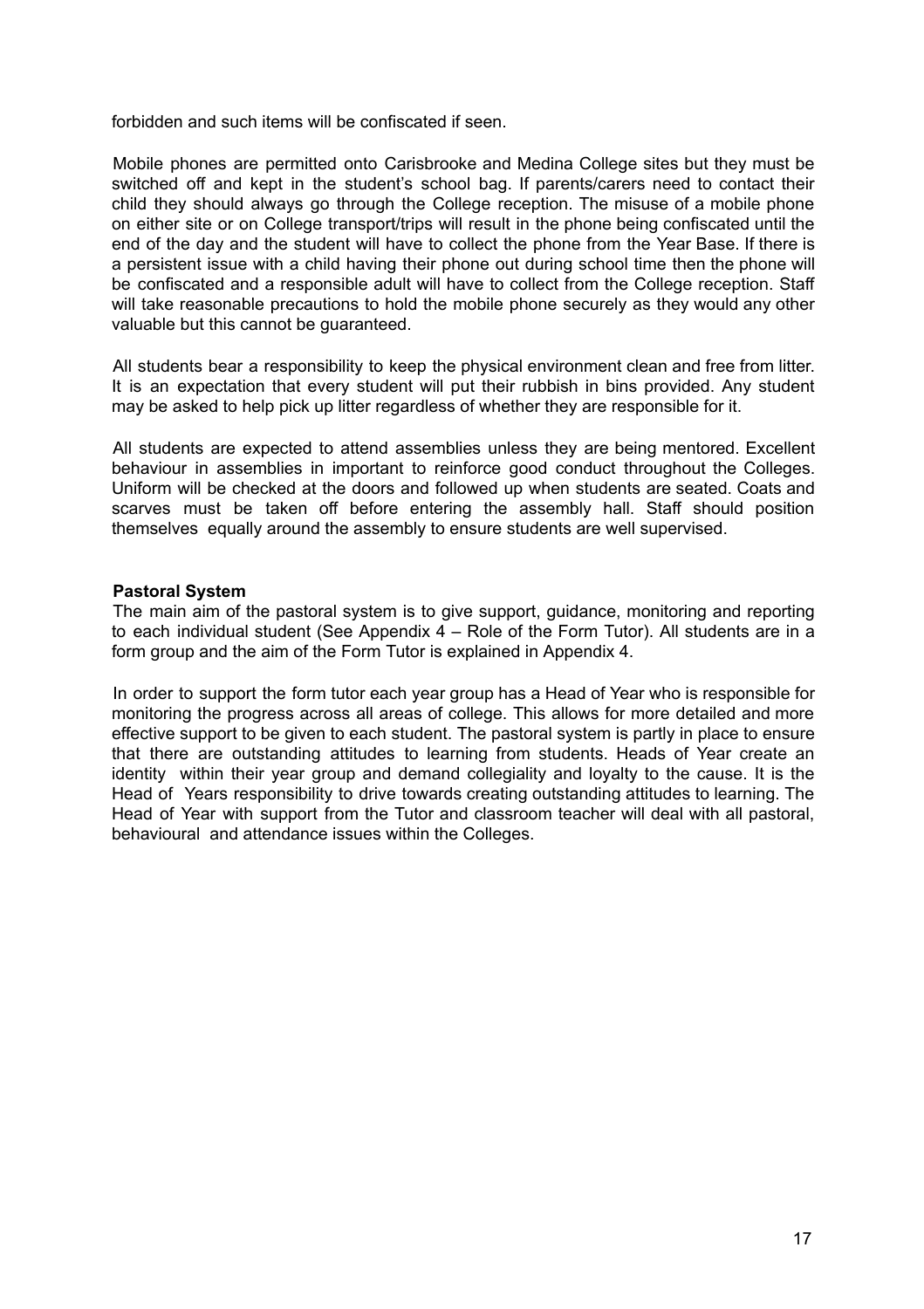#### **APPENDIX 1 - REWARDS SYSTEM**

It is important that students are recognised when behaving and achieving well. The following should be considered to acknowledge this:

- Oral praise
- Written comments on individual pieces of work
- Recording achievement/house points related to READY, RESPECT and SAFE on SIMS
- Recording achievement/house points Positive On-call
- Postcards home to parents/carers to share successes
- Telephone calls home
- Praise/recognition in assemblies
- Sharing work with other colleagues to show how well a student is doing

It is also important for our students to become good independent learners and therefore, throughout the 2021/22 academic year there will be a focus on celebrating the additional work students complete outside of the classroom. All classrooms have posters which remind students about being READY to make good progress in lessons and in order to achieve this it is important that students are willing to learn and push themselves to strive for greater success.

#### **Achievement Points**

The achievement points achieved will be accumulated in order for students to gain further rewards.

30 points = Bronze Certificate plus entry into raffle for end of term Bronze prize draw.

70 points = Silver Certificate plus entry into raffle for end of term Silver prize draw.

120 points = Gold Certificate plus entry into raffle for end of term Gold prize draw.

180 points = Diamond Certificate plus entry into raffle for end of year Diamond prize draw.

250 points = Platinum Certificate plus entry into raffle for end of year Platinum prize draw.

350 points = College Award for Excellence plus entry into raffle for end of year prize draw. 500 points = Federation Award for Excellence plus entry into raffle for end of year prize draw.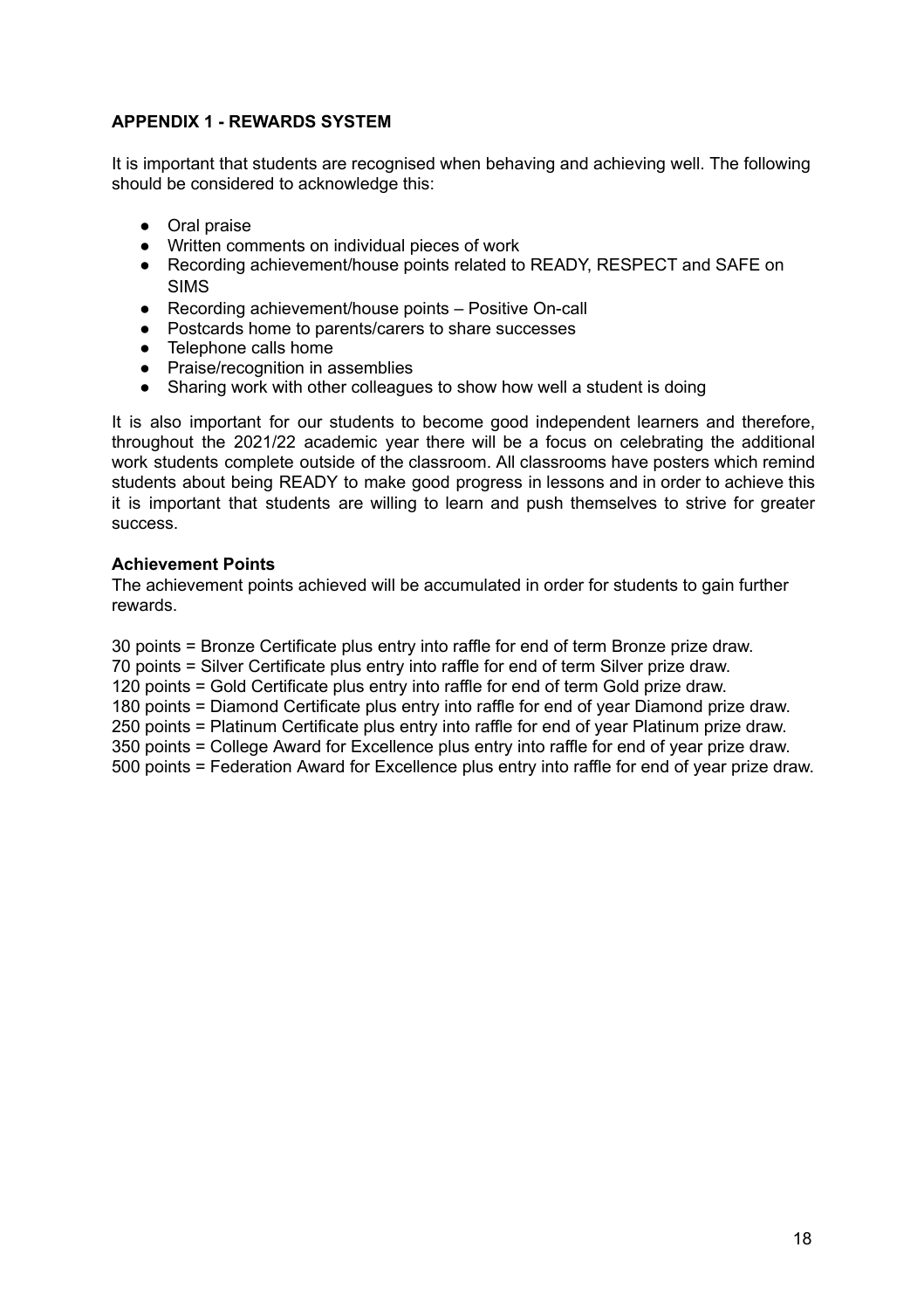Appendix 1 - Rewards ladder

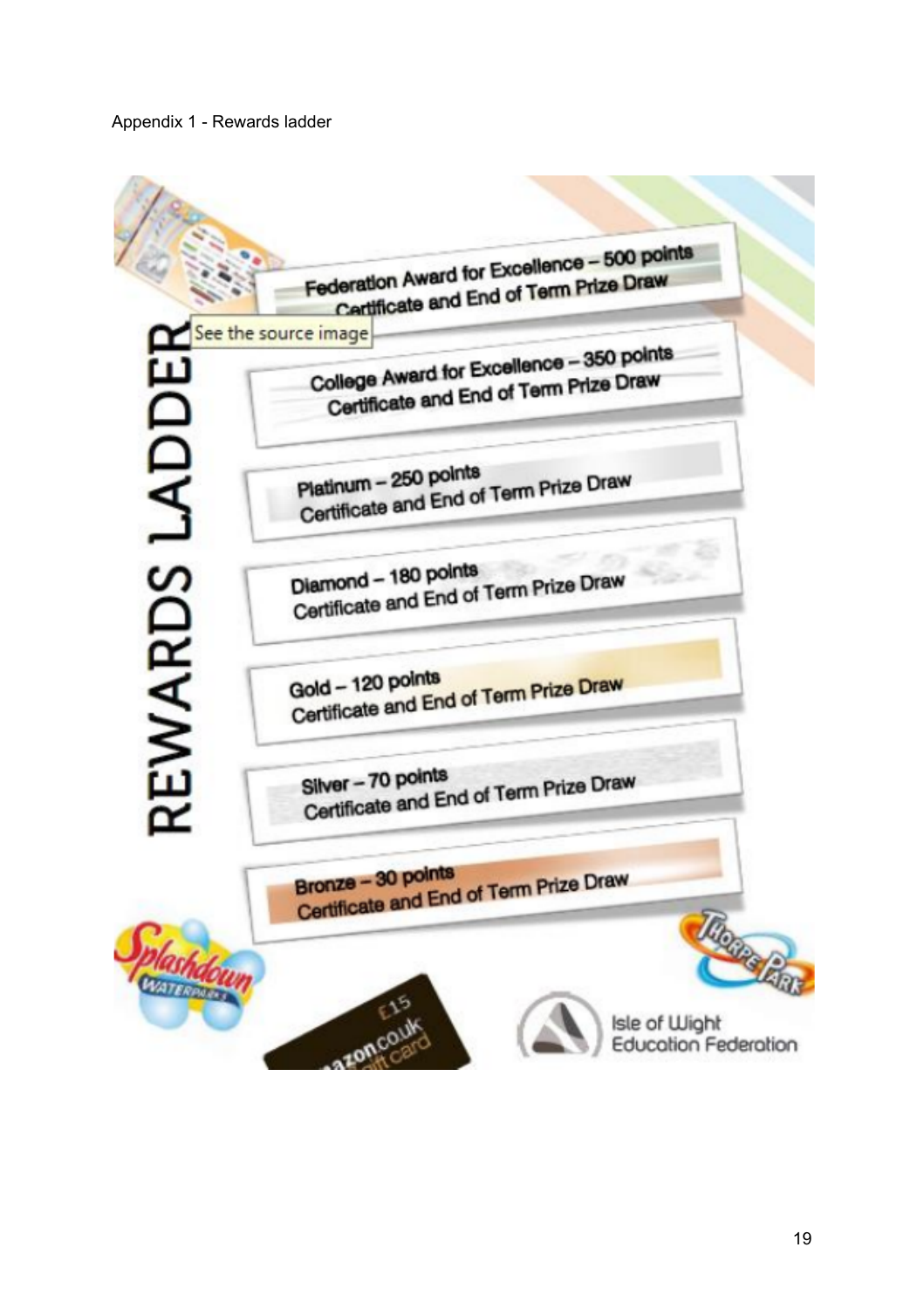#### **APPENDIX 2 – Classroom Routines**

It is everyone's responsibility to ensure students behave well at all times. All staff should deal with issues they come across referring students to appropriate colleagues if necessary: everyone, everywhere, every time. This is a behavioural Management system for use by teachers in the classroom that the students can understand and all teachers can apply consistently when teaching. It therefore gives a structure at classroom level that is simple to use and remember.

There are easy to follow rules put into place by every member of staff when working with students in the classroom setting. It is imperative that these rules are followed to allow for a clear structure which is consistently applied to all students allowing them to demonstrate positive behaviours each and every lesson and therefore, being rewarded for it. The rules are as follows:

- 1) Students arrive on time to lesson where uniform and equipment checks take place as the teacher meets and greets students at the door.
- 2) Students line up in silence outside of the classroom or behind their chairs and wait to be seated. In PE lessons it is at this point the register must be taken before students are allowed to get changed.
- 3) Students enter the classroom and ensure bags are placed under the tables, equipment on the desk and students sit quietly allowing the teacher to complete the register and complete the lesson starter. The register should be taken by calling individual names.
- 4) A 'quick win activity' is important to get them engaged quickly and to encourage confidence.
- 5) At the end of the lesson students are expected to tidy their work area and classroom, followed by packing their equipment away and standing behind their chairs.
- 6) Teacher dismisses the class in an orderly fashion from the door, table by table or from the sports hall entrance only after the bell has gone. In order for everyone to remain safe it is imperative that no student is allowed to leave a lesson early unless organised prior to the lesson with an appropriate member of staff.

Students are expected to behave responsibly when moving around the sites. Staff on duty must ensure this is the case and if students are misbehaving use the college's sanctions. As a member of the Carisbrooke or Medina College community, we expect students to strive for the highest standards in all areas of school life. Students need to remember the A-E of success as the **Goal is Excellence**.

#### **Attendance**

- Arrive at school every day on time for an 8.45am start and be punctual to lessons.
- Aim for 100% attendance in order to achieve their targets and greater levels of success.

#### **Behaviour**

- Tell the truth and carry out any instructions by a member of staff promptly and courteously.
- Be tolerant and respectful to others and their property.
- Not be part of any activity that is liable to be a danger to themselves or others.

#### **Classwork**

● Have the correct equipment for lessons and put up their hand if they need to ask for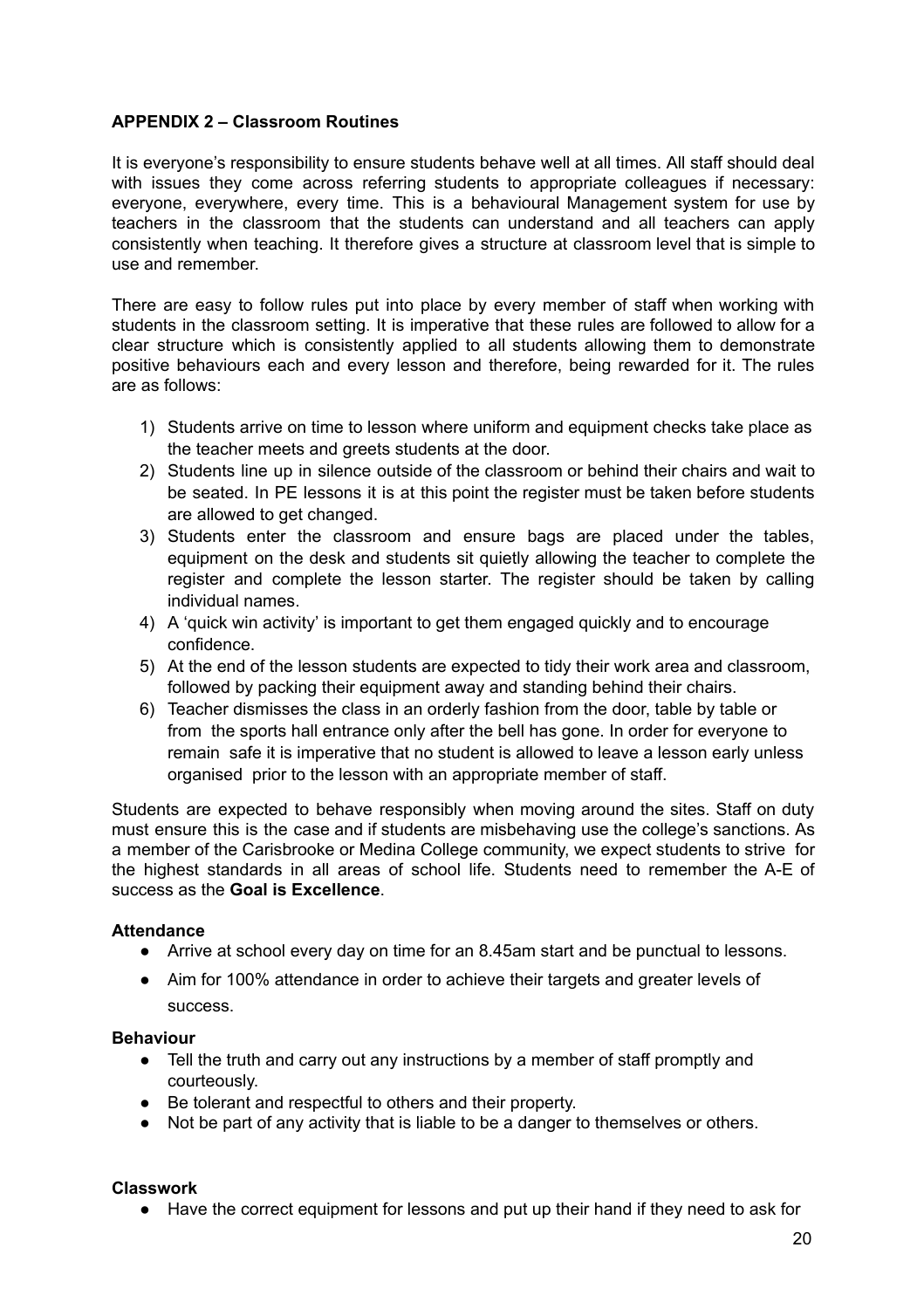help.

- Look after their school books.
- Complete their homework on time and meet deadlines.
- Not take part in any activity that disrupts learning.

#### **Dress Code**

- Wear the correct school uniform as stated in the Uniform Policy.
- Maintain a clean, neat and tidy appearance.

#### **Expectations**

- Be polite at all times without swearing, shouting, calling names or teasing others.
- Aim high and work hard to achieve targets.
- Be proud to be a member of the college and at all times behave in a way that brings credit to themselves, their parents, carers and the school.
- Observe any school rules as stated in the policy or elsewhere, especially in relation to health and safety, transport to school, absence and private property.
- Keep the school and its environment clean, tidy and litter free.

#### **Head of Faculty**

The Head of Faculty (HOF) will support teachers in dealing with incidents and resolving issues. If the teacher's actions are not being effective then the HOF should intervene. If the curriculum leader cannot solve the problem they can call on the support of SLT or On-call within the lesson context.

#### **Head of Year**

The Head of Year (HOY) supports the HOF within the college in maintaining good behaviour management in all lessons. The HOY role is uniquely placed to have an overview of the progress of each student who belongs to their year group and their past behaviour and attitude patterns. The HOY may ask the Tutor to help manage a student by checking day to day progress or working with the student.

#### **Tutor**

The Tutor will know their tutee better than anyone else in school and therefore, it is imperative that the relationship between the Tutor, student and parents is one that is built on respect and engagement. The Tutor will be supplied with weekly updates on the student's behaviour, achievements and attendance and as a result will be having weekly conversations with the students and setting targets. They will be the first point of call for any parental concerns or information that needs passing on. The tutor will go through expectations regularly.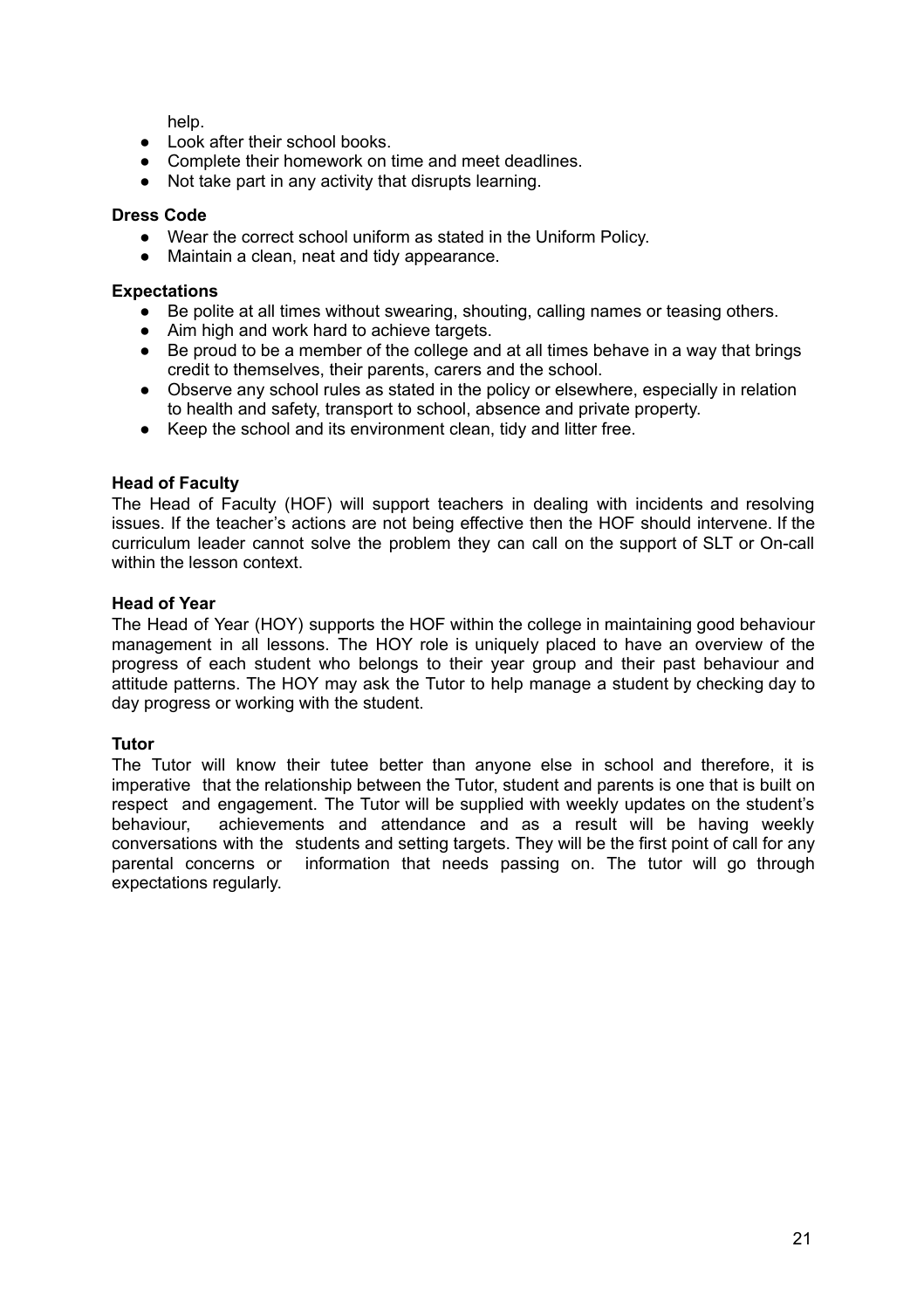#### **APPENDIX 4 – ROLE OF THE TUTOR**

A 'Horizontal Form Group' system whereby the students in each Tutor Group are from the same year is in place. Various tutor activities are planned throughout the year to develop collegiality in tutor groups to encourage a competitive spirit and loyalty towards the Form.

#### **Form Tutor**

The strength of the student support structure and procedures which operate at Carisbrooke and Medina College is built on the principle that the Tutor is the central focus through which all information is passed on to the students. The key role of the Tutor is to build relationships with the young people in their care. This overriding responsibility can be exercised in a number of ways but most significantly, in taking time to get to know each student in the group as an individual. This ensures a physically safe and emotionally secure environment for all students. The Tutor's special responsibility is to help their students achieve success, enable growth, encourage and develop self-esteem as they move towards adulthood.

To this end, Tutors have significant key tasks to perform.

- To be the first port of call for parents to discuss any barriers to their child's learning.
- To consider the students' welfare as paramount and take action in accordance with the responsibility 'in loco parentis'.
- To monitor the social and academic progress of students, including the progress in form time.
- Tutors should help students explore thoughts, feeling and solutions to problems.
- To support the students throughout, by mentoring in form time as required.
- To write the annual student report as a comment on the overall progress of each member of the Tutor Group.
- To lead purposeful activities in form time and develop a sense of community within the form.
- To attend College assemblies with their form.
- To give weekly updates on attendance, behaviour and achievements to students.
- To deliver social studies if and when required.
- Organising Form Group assembly once a year.

Daily Tasks in Morning Registration:

- Form Tutors carry out the statutory responsibility to take an accurate register.
- Set the right tone for the Tutor Group at the start of the day.
- Keep a careful check on attendance trends.
- Ensure that the Tutor Group is in correct College uniform.
- Ensure all students have basic equipment and are prepared for learning.
- Pass on relevant information to the Tutor Group as needed.
- To give praise and encouragement to students.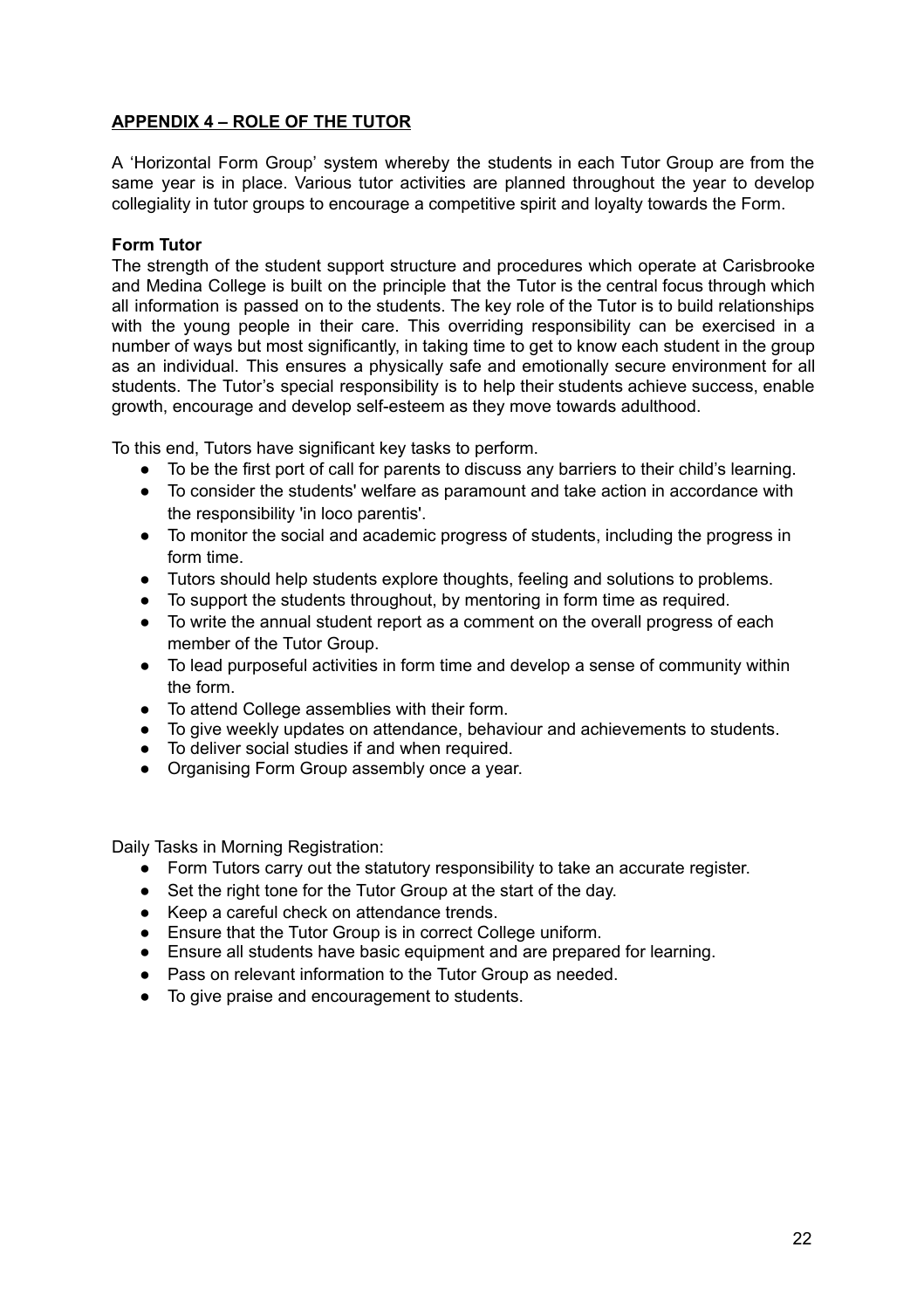#### APPENDIX 5 - CONSEQUENCE LADDER

Serious breach of expectations ន្ល

Persistent behaviour

or on-call

D<sub>2</sub>

Inclusion Room (FIR) or a Fixed Time spent at the Federated Term Exclusion.

unsuccessful day at the FIR: Failure to attend the FIR or

to complete your day at the (FTE). Upon returning from the FTE you are expected A Fixed Term Exclusion Ë

Failure to attend Centralised

Detention:

following day at lunch time. Centralised Detention the

. A second attempt the following day. Failure to attend the second opportunity:

A day in the Referral Room/Isolated with SLT/FIR. .

A second on call in one day:

being isolated with SLT or a A day in the Referral Room, day at the FIR. ٠



# Classroom Disruption

### ᄅ

Dealt with by your class teacher

Consequences may include:

- Phone calls home. .
- Detentions at break time

consequences include: If persistent, further .

come and speak with us Parents being asked to about your behaviour. Failure to attend two detentions:

- A Centralised Detention the .
	- following day

# **BEHAVIOUR CONSEQUENCES**

If a student consistently gains behaviour points then they will be at risk of passing certain thresholds. This will result in them being monitored closely using the school reports system.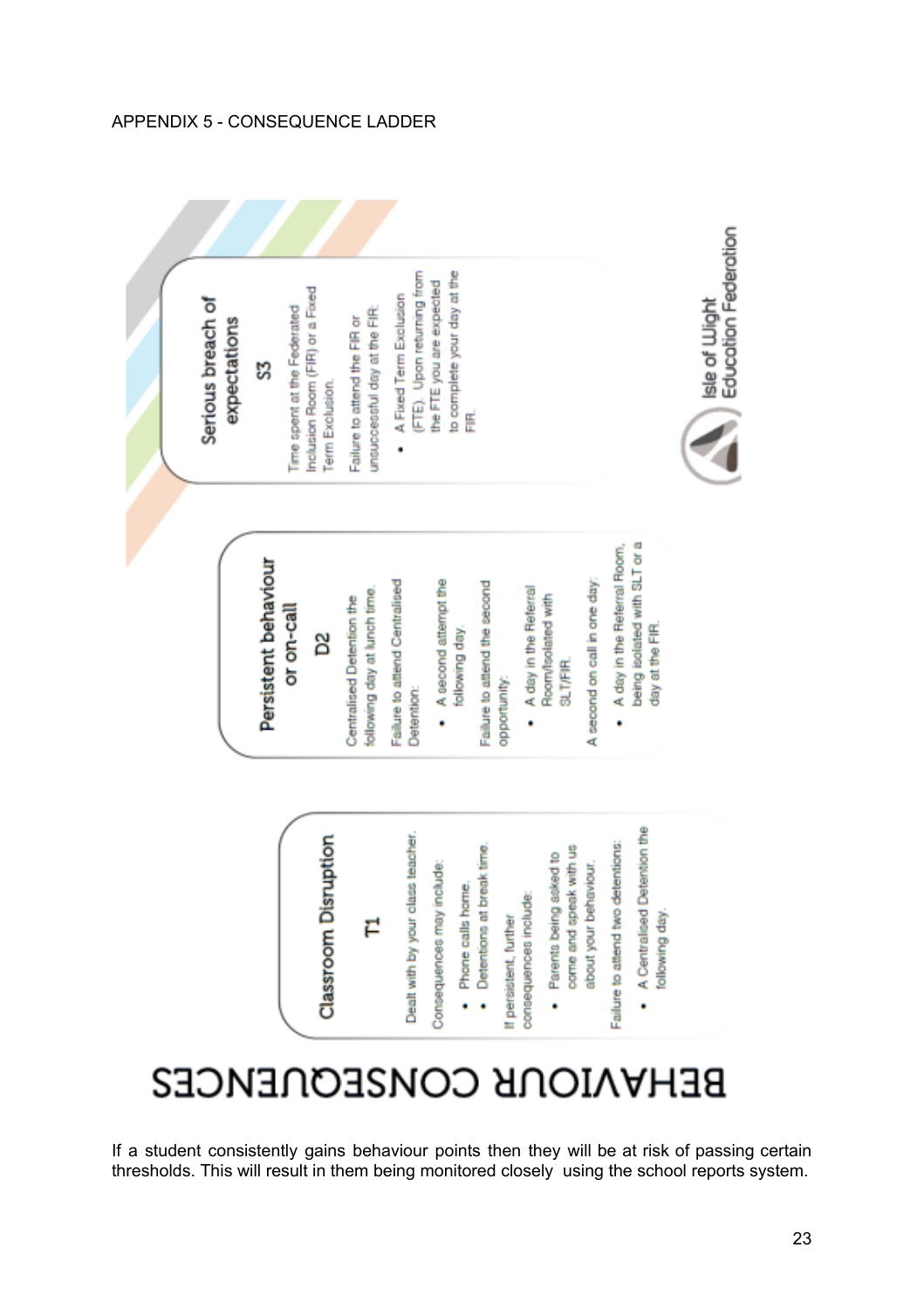#### **APPENDIX 6 – MONITORING BEHAVIOUR**

Sanctions are only effective if used appropriately and consistently. Confrontation is not an effective or an acceptable way to solve a problem. The consequence ladder should be followed at all times. The College will review the support available to individual students, who may be at risk of disaffection or exclusion, including:

- The use of restorative justice techniques<br>● Mediation
- **Mediation**
- SEND Support
- College and Behaviour Mentoring
- College Reports including Behaviour/Attendance/Subject reports
- Pastoral Support Plans (PSP)
- Individual Risk Assessments
- Teaching and learning strategies
- Study Support
- Short Term Alternative Provision
- Support from Educational Welfare
- Working with IOW Behaviour Partnership
- External Agency support

The College will implement a range of strategies to deal with inappropriate behaviour by students, including:

- Individual interviews with students
- Verbal reprimand
- Instigating student subject detentions as appropriate
- Instigating student central detentions as appropriate
- Instigating time in alternative classroom
- Instigating time in the Referral Room (RR)
- Instigating time in the Federated Inclusion Room (FIR)
- Report cards
- Letters to parents/carers
- Meetings with parents/carers

A key element in tackling poor behaviour is the speedy and efficient pooling of information. It is appreciated that this can sometimes be difficult to achieve in practice, in the light of many and varied responsibilities falling to staff. However, a full picture of a student behaviour should be identified in cases of referral including written statements from all concerned.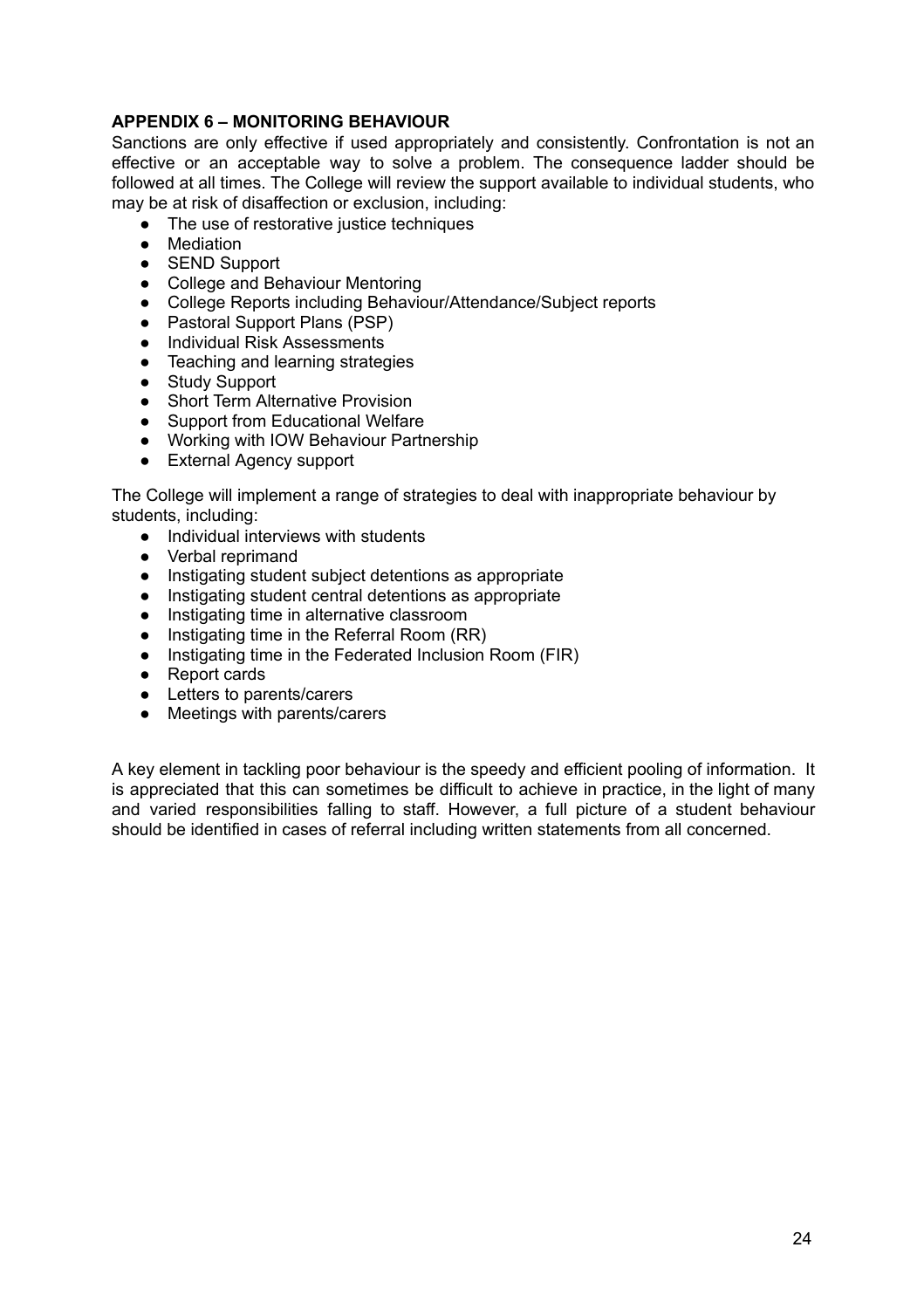#### **Behaviour points**

Behaviour points will be given for actions which disrupt the learning of others and for not meeting Carisbrooke or Medina College expectations. The list below highlights some of these actions:

| Incident - recorded as a T1 on SIMS                                          |                |
|------------------------------------------------------------------------------|----------------|
| Late to lesson                                                               |                |
| Non-uniform items being worn or correct uniform not being present inc PE kit |                |
| Lack of work in lesson                                                       |                |
| No homework                                                                  | 1              |
| <b>Disruption</b>                                                            | 1              |
| Chewing gum                                                                  | $\mathbf{1}$   |
| Incident - recorded as a D2 on SIMS                                          |                |
| $3 \times T1$                                                                | $\overline{2}$ |
| Anti social behaviour                                                        | $\overline{2}$ |
| Gross defiance to an adult                                                   | $\overline{2}$ |
| Inappropriate language                                                       | $\overline{2}$ |
| Late to school                                                               | $\overline{2}$ |
| Persistent disruption resulting in lunchtime detention                       |                |
| Persistent failure to attend detention                                       |                |
| Phone/Headphoes                                                              |                |
| Truancy from school/lesson                                                   |                |
| On Call                                                                      | $\overline{2}$ |
| Incident - recorded as a S3 on SIMS                                          |                |
| Aggressive and intimidating behaviour                                        |                |
| <b>Health and Safety</b>                                                     |                |
| Persistent failure to comply with the BFL process                            |                |
| Abuse towards staff                                                          |                |
| <b>Bullying</b>                                                              |                |
| Physical assault                                                             |                |
| Vandalism                                                                    |                |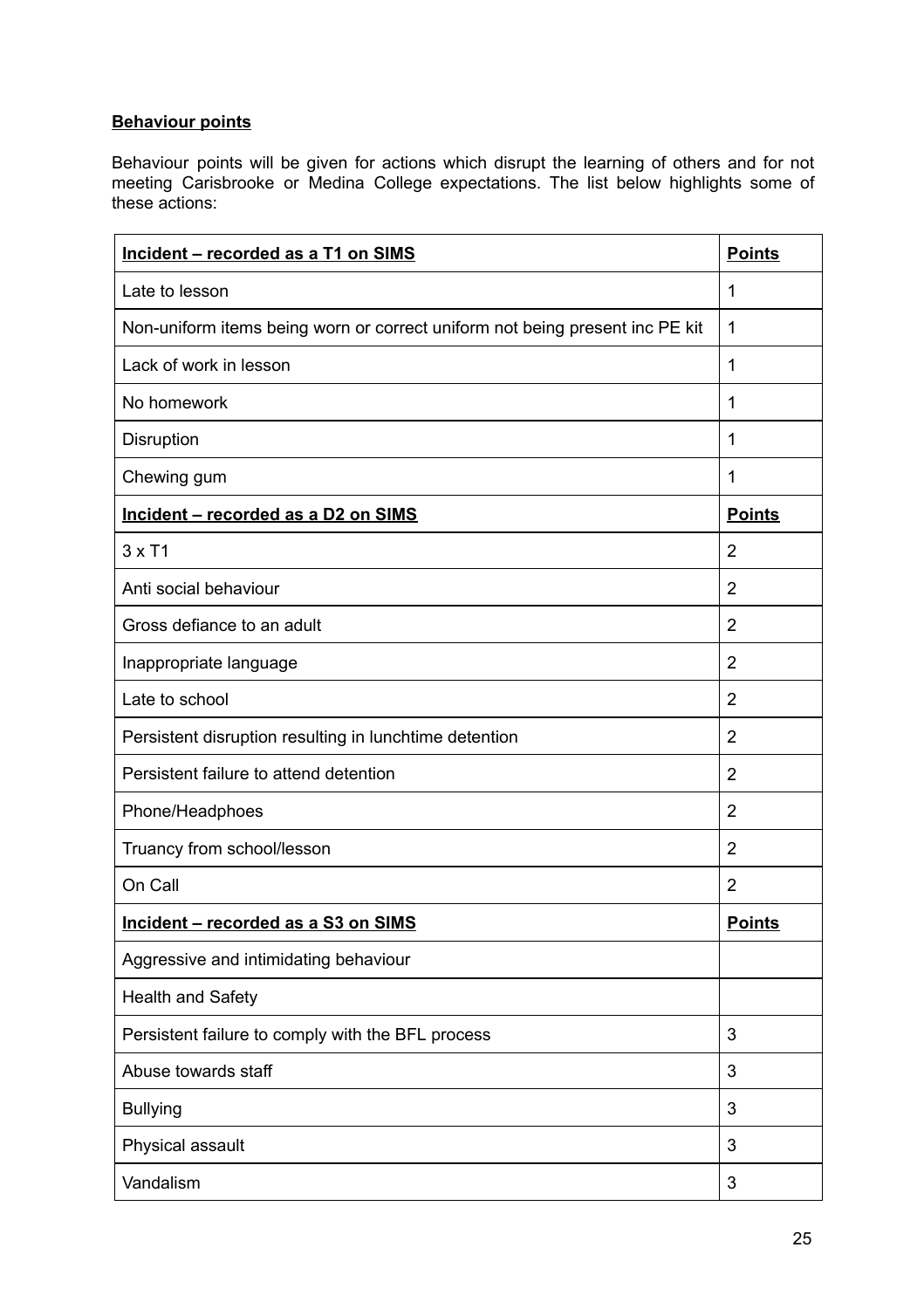It is important that when staff enter onto SIMS a consequence action that they also ensure they put in the comments box the reason for the behaviour action being given. This is so the Tutor/HOY/HOF/SLT can make fully informed decisions when putting in place appropriate support.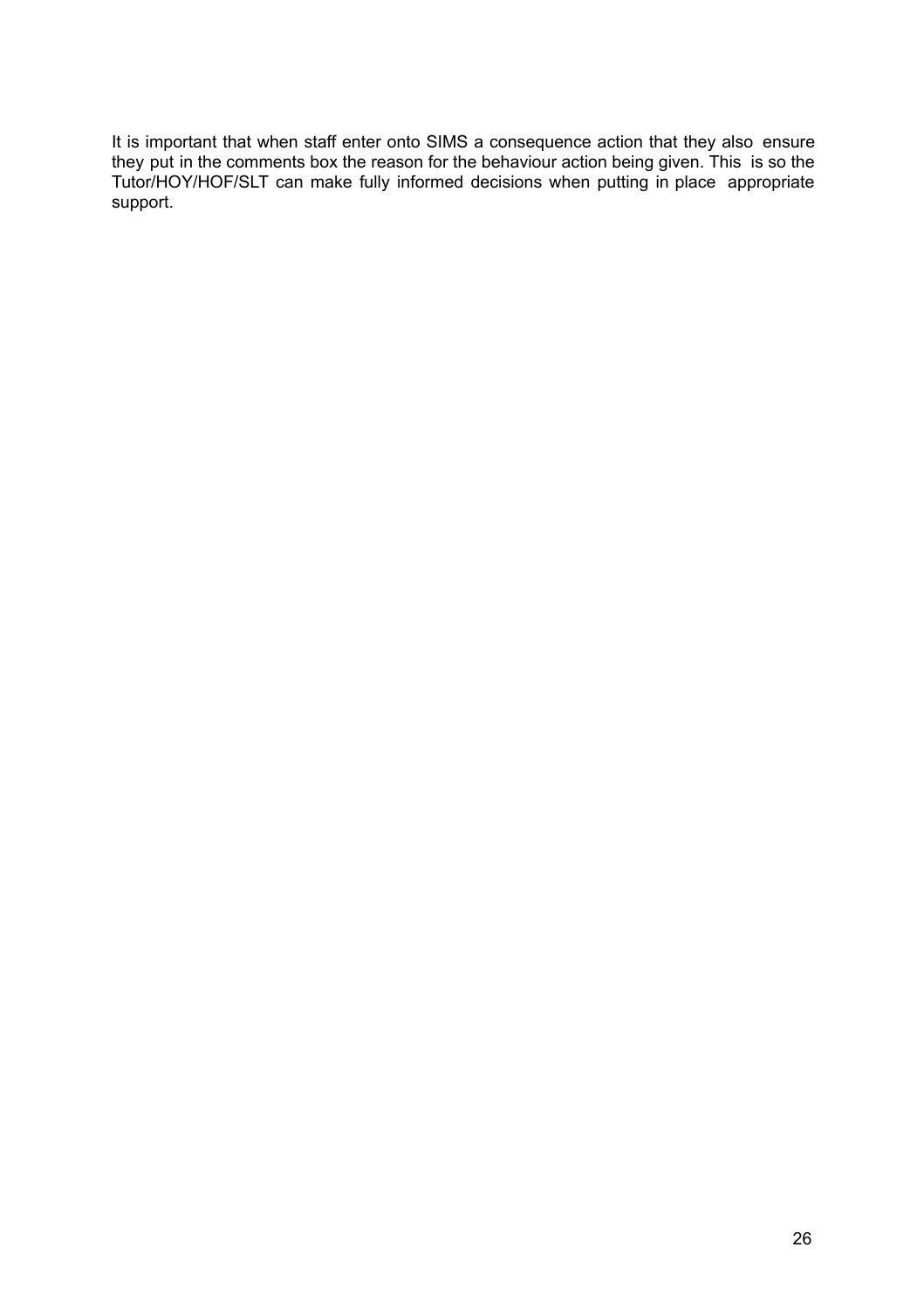#### **APPENDIX 7 – REFERRAL ROOM EXPECTATIONS (A classroom version will be displayed in the Referral Room)**

YOU HAVE THE RIGHT TO A GOOD EDUCATION AND THE RESPONSIBILITY TO MAKE THE MOST OF IT

#### REFERRAL ROOM

- This is a classroom
- Upon arrival at the Referral Room, you will be asked to empty your pockets and place any items in your bag, including mobile phones.
	- Bags will be kept with the relevant Head of Year.
		- You will complete your work in silence.
		- If you need help, put your hand up and wait.
	- The behaviour system will be applied, whilst you are in the Referral Room.
		- A D2/S3 will result in further consequences.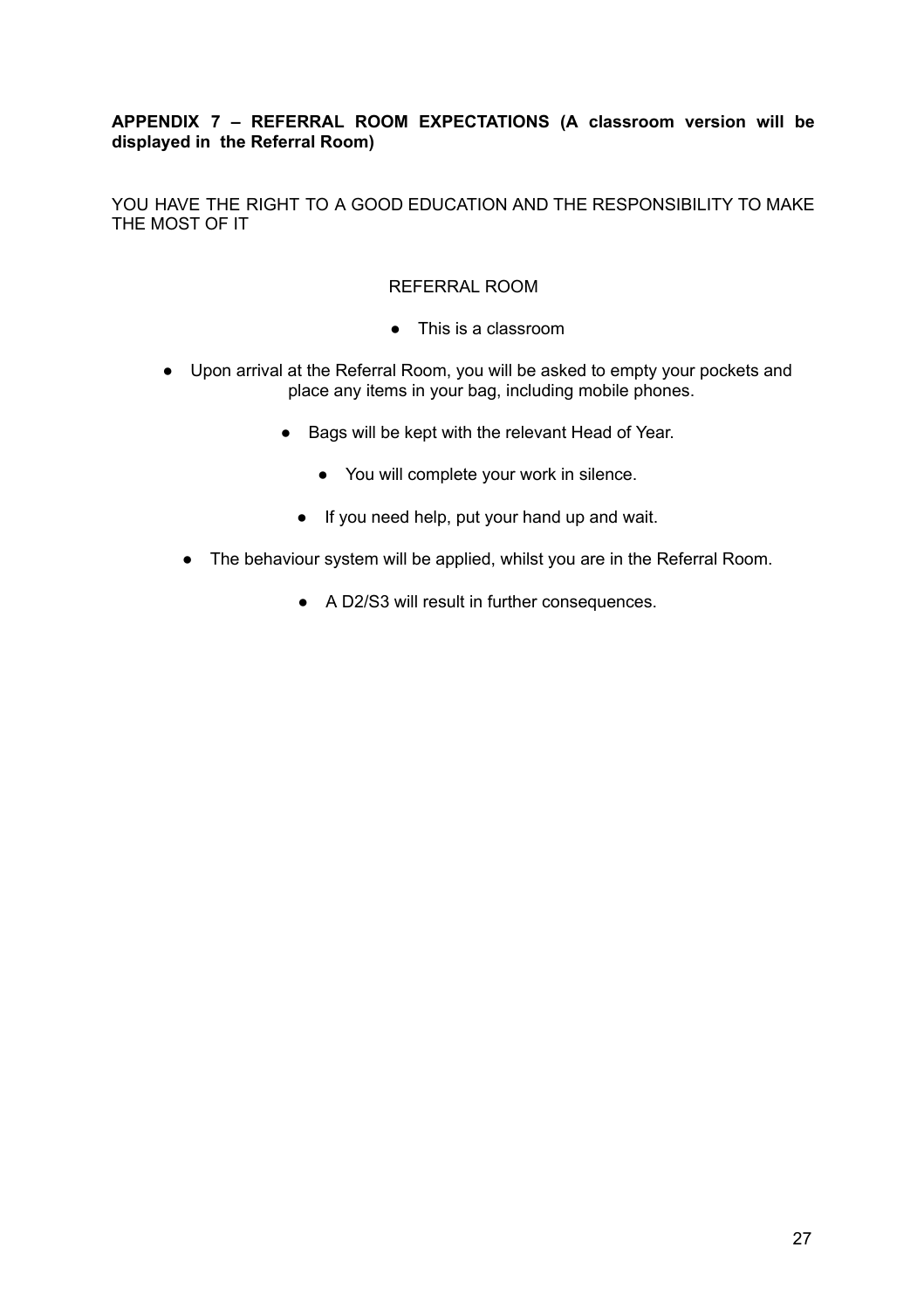#### **APPENDIX 8 – FEDERATION INCLUSION ROOM EXPECTATIONS (A classroom version will be displayed in the Federation Inclusion Room)**

#### YOU HAVE THE RIGHT TO A GOOD EDUCATION AND THE RESPONSIBILITY TO MAKE THE MOST OF IT

#### **FEDERATION INCLUSION ROOM**

- This is a classroom
- Upon arrival at the Federation Inclusion Room, you will be asked to empty your pockets and place any items in your bag, including mobile phones.
- Bags will be stowed away in lockers in the Federation Inclusion Room until the end of the day.
	- You will complete your work in silence.
	- If you need help, put your hand up and wait.
	- The behaviour system will be applied, whilst you are in the Federation Inclusion Room.
		- A T1 will result in a call home. A D2/S3 will result in an exclusion.